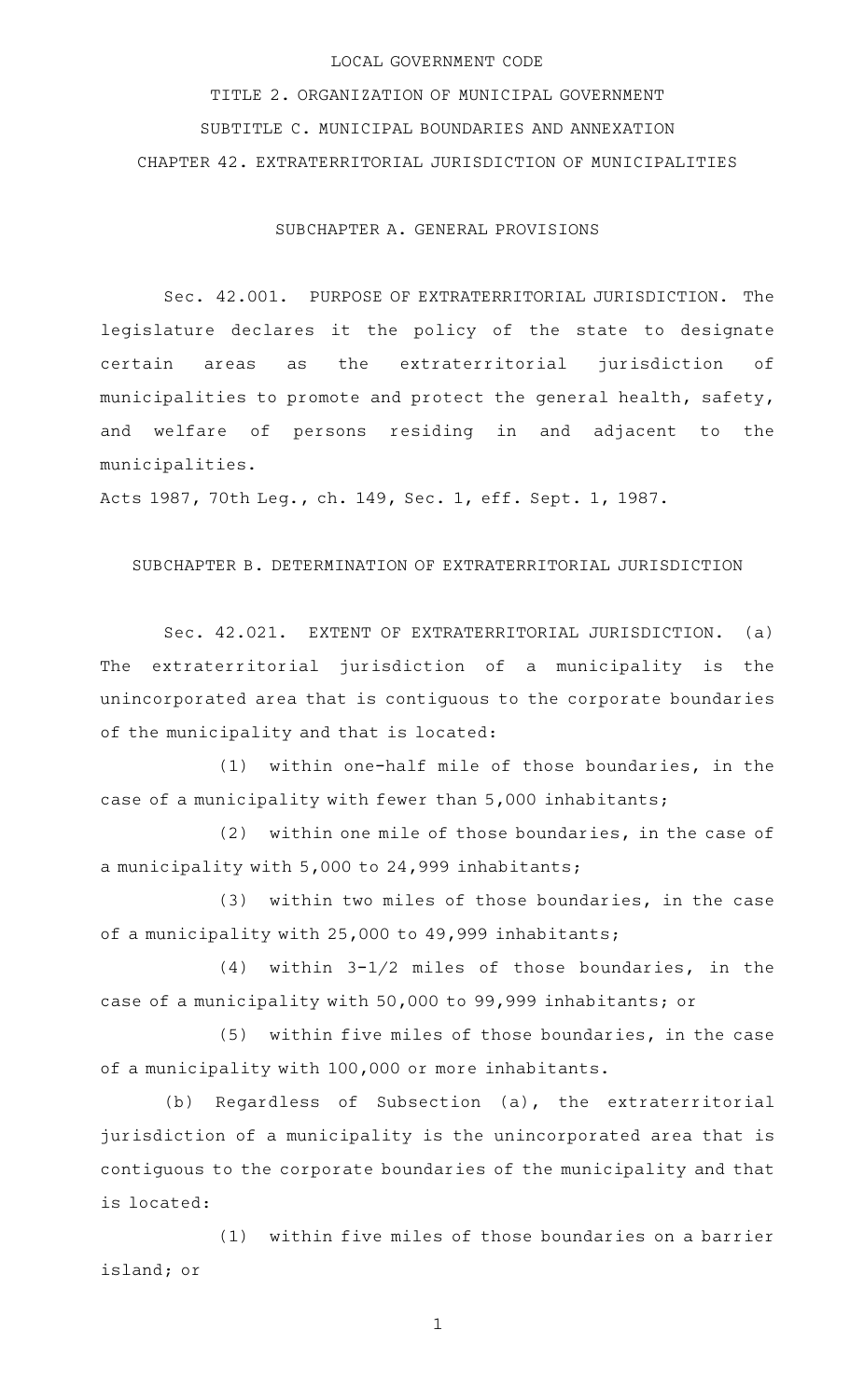(2) within one-half mile of those boundaries off a barrier island.

(c) Subsection (b) applies to a municipality that has:

 $(1)$  a population of 2,000 or more; and

(2) territory located:

(A) entirely on a barrier island in the Gulf of Mexico; and

(B) within 30 miles of an international border.

(d) Regardless of Subsection (a), the extraterritorial jurisdiction of a municipality is the unincorporated area that is contiguous to the corporate boundaries of the municipality and that is located within three miles of those boundaries if the municipality:

 $(1)$  has a population of not less than 20,000 or more than 29,000; and

 $(2)$  is located in a county that has a population of 45,000 or more and borders the Trinity River.

Acts 1987, 70th Leg., ch. 149, Sec. 1, eff. Sept. 1, 1987. Amended by:

Acts 2007, 80th Leg., R.S., Ch. 761 (H.B. [3325](http://www.legis.state.tx.us/tlodocs/80R/billtext/html/HB03325F.HTM)), Sec. 1, eff. June 15, 2007.

Acts 2011, 82nd Leg., R.S., Ch. 215 (H.B. [91](http://www.legis.state.tx.us/tlodocs/82R/billtext/html/HB00091F.HTM)), Sec. 1, eff. September 1, 2011.

Acts 2011, 82nd Leg., R.S., Ch. 612 (S.B. [508](http://www.legis.state.tx.us/tlodocs/82R/billtext/html/SB00508F.HTM)), Sec. 1, eff. June 17, 2011.

Acts 2013, 83rd Leg., R.S., Ch. 161 (S.B. [1093\)](http://www.legis.state.tx.us/tlodocs/83R/billtext/html/SB01093F.HTM), Sec. 22.001(33), eff. September 1, 2013.

Sec. 42.022. EXPANSION OF EXTRATERRITORIAL JURISDICTION. (a) When a municipality annexes an area, the extraterritorial jurisdiction of the municipality expands with the annexation to comprise, consistent with Section [42.021,](http://www.statutes.legis.state.tx.us/GetStatute.aspx?Code=LG&Value=42.021) the area around the new municipal boundaries.

(b) The extraterritorial jurisdiction of a municipality may expand beyond the distance limitations imposed by Section [42.021](http://www.statutes.legis.state.tx.us/GetStatute.aspx?Code=LG&Value=42.021) to include an area contiguous to the otherwise existing extraterritorial jurisdiction of the municipality if the owners of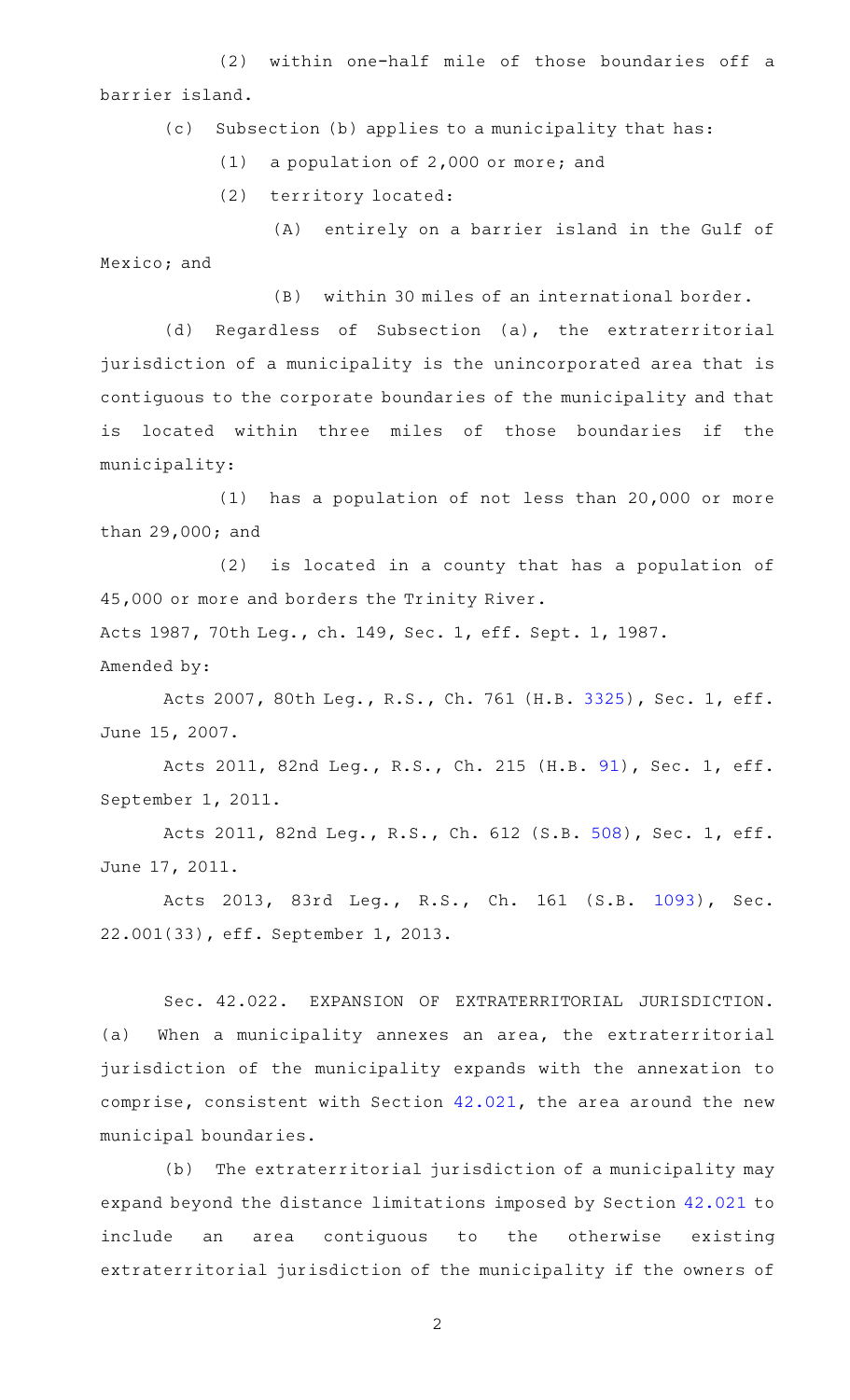the area request the expansion.

(c) The expansion of the extraterritorial jurisdiction of a municipality through annexation, request, or increase in the number of inhabitants may not include any area in the existing extraterritorial jurisdiction of another municipality, except as provided by Subsection (d).

(d) The extraterritorial jurisdiction of a municipality may be expanded through annexation to include area that on the date of annexation is located in the extraterritorial jurisdiction of another municipality if a written agreement between the municipalities in effect on the date of annexation allocates the area to the extraterritorial jurisdiction of the annexing municipality.

Acts 1987, 70th Leg., ch. 149, Sec. 1, eff. Sept. 1, 1987. Amended by:

Acts 2011, 82nd Leg., R.S., Ch. 337 (H.B. [2902](http://www.legis.state.tx.us/tlodocs/82R/billtext/html/HB02902F.HTM)), Sec. 1, eff. June 17, 2011.

Sec. 42.0225. EXTRATERRITORIAL JURISDICTION AROUND CERTAIN MUNICIPALLY OWNED PROPERTY. (a) This section applies only to an area owned by a municipality that is:

 $(1)$  annexed by the municipality; and

(2) not contiguous to other territory of the municipality.

(b) Notwithstanding Section  $42.021$ , the annexation of an area described by Subsection (a) does not expand the extraterritorial jurisdiction of the municipality. Added by Acts 1999, 76th Leg., ch. 1167, Sec. 1, eff. Sept. 1, 1999.

Sec. 42.023. REDUCTION OF EXTRATERRITORIAL JURISDICTION. The extraterritorial jurisdiction of a municipality may not be reduced unless the governing body of the municipality gives its written consent by ordinance or resolution, except:

(1) in cases of judicial apportionment of overlapping extraterritorial jurisdictions under Section [42.901;](http://www.statutes.legis.state.tx.us/GetStatute.aspx?Code=LG&Value=42.901)

(2) in accordance with an agreement under Section [42.022](http://www.statutes.legis.state.tx.us/GetStatute.aspx?Code=LG&Value=42.022)(d); or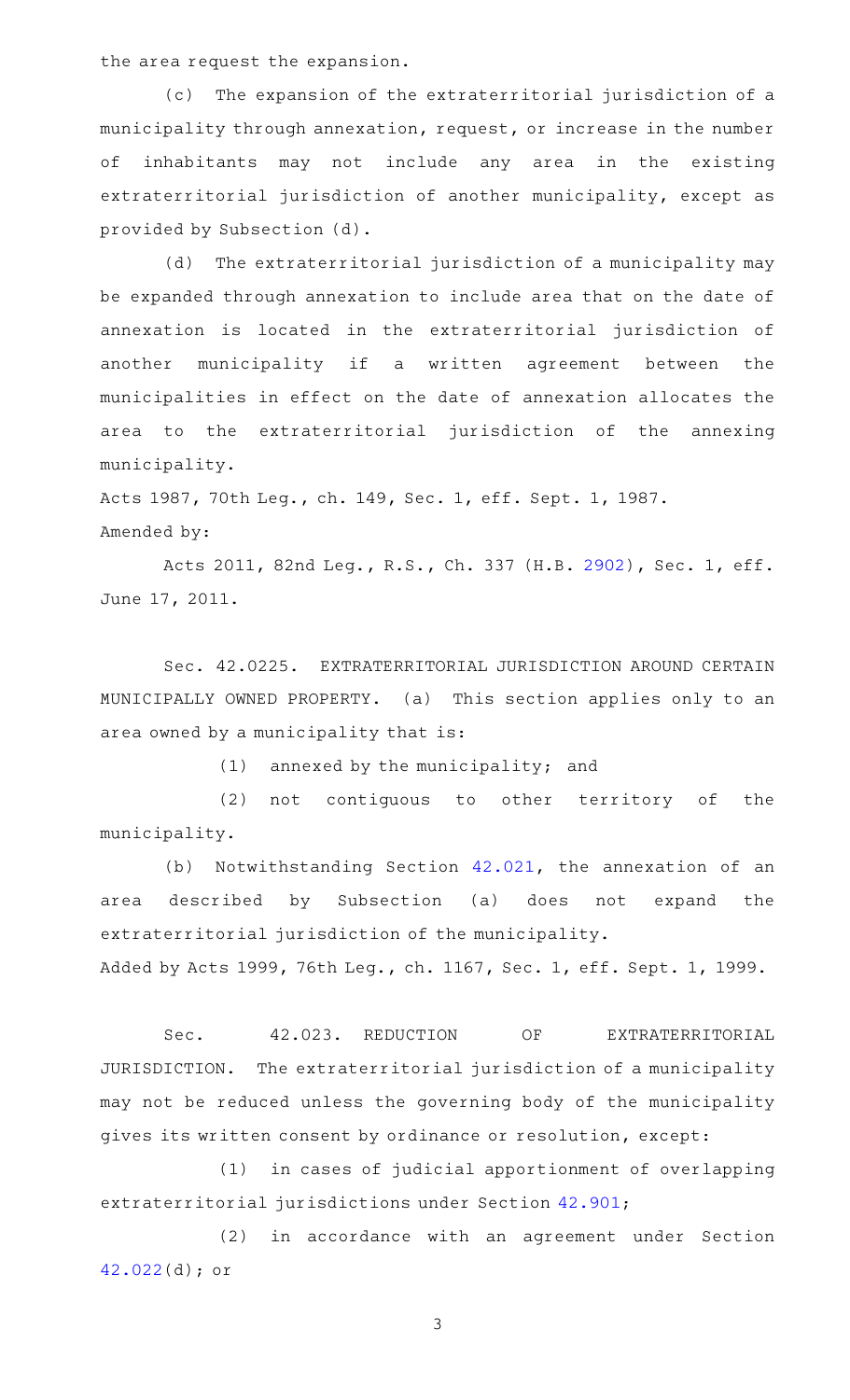(3) as necessary to comply with Section [42.0235.](http://www.statutes.legis.state.tx.us/GetStatute.aspx?Code=LG&Value=42.0235) Acts 1987, 70th Leg., ch. 149, Sec. 1, eff. Sept. 1, 1987. Amended by:

Acts 2011, 82nd Leg., R.S., Ch. 337 (H.B. [2902](http://www.legis.state.tx.us/tlodocs/82R/billtext/html/HB02902F.HTM)), Sec. 2, eff. June 17, 2011.

Acts 2015, 84th Leg., R.S., Ch. 941 (H.B. [4059](http://www.legis.state.tx.us/tlodocs/84R/billtext/html/HB04059F.HTM)), Sec. 1, eff. June 18, 2015.

Sec. 42.0235. LIMITATION ON EXTRATERRITORIAL JURISDICTION OF CERTAIN MUNICIPALITIES. (a) Notwithstanding Section [42.021](http://www.statutes.legis.state.tx.us/GetStatute.aspx?Code=LG&Value=42.021), and except as provided by Subsection (d), the extraterritorial jurisdiction of a municipality with a population of more than 175,000 located in a county that contains an international border and borders the Gulf of Mexico terminates two miles from the extraterritorial jurisdiction of a neighboring municipality if extension of the extraterritorial jurisdiction beyond that limit would:

(1) completely surround the corporate boundaries or extraterritorial jurisdiction of the neighboring municipality; and

(2) limit the growth of the neighboring municipality by precluding the expansion of the neighboring municipality 's extraterritorial jurisdiction.

(b) A municipality shall release extraterritorial jurisdiction as necessary to comply with Subsection (a).

(c) Notwithstanding any other law, a municipality that owns an electric system and that releases extraterritorial jurisdiction under Subsection (b) may provide electric service in the released area to the same extent that the service would have been provided if the municipality had annexed the area.

(d) Extraterritorial jurisdiction for a municipality subject to this section is determined under Section [42.021](http://www.statutes.legis.state.tx.us/GetStatute.aspx?Code=LG&Value=42.021) if the governing body of the municipality and the governing body of the neighboring municipality each adopt, on or after June 1, 2017, resolutions stating that the determination of extraterritorial jurisdiction under Section [42.0235](http://www.statutes.legis.state.tx.us/GetStatute.aspx?Code=LG&Value=42.0235)(a) is not in the best interest of the municipality.

Added by Acts 2015, 84th Leg., R.S., Ch. 941 (H.B. [4059](http://www.legis.state.tx.us/tlodocs/84R/billtext/html/HB04059F.HTM)), Sec. 2,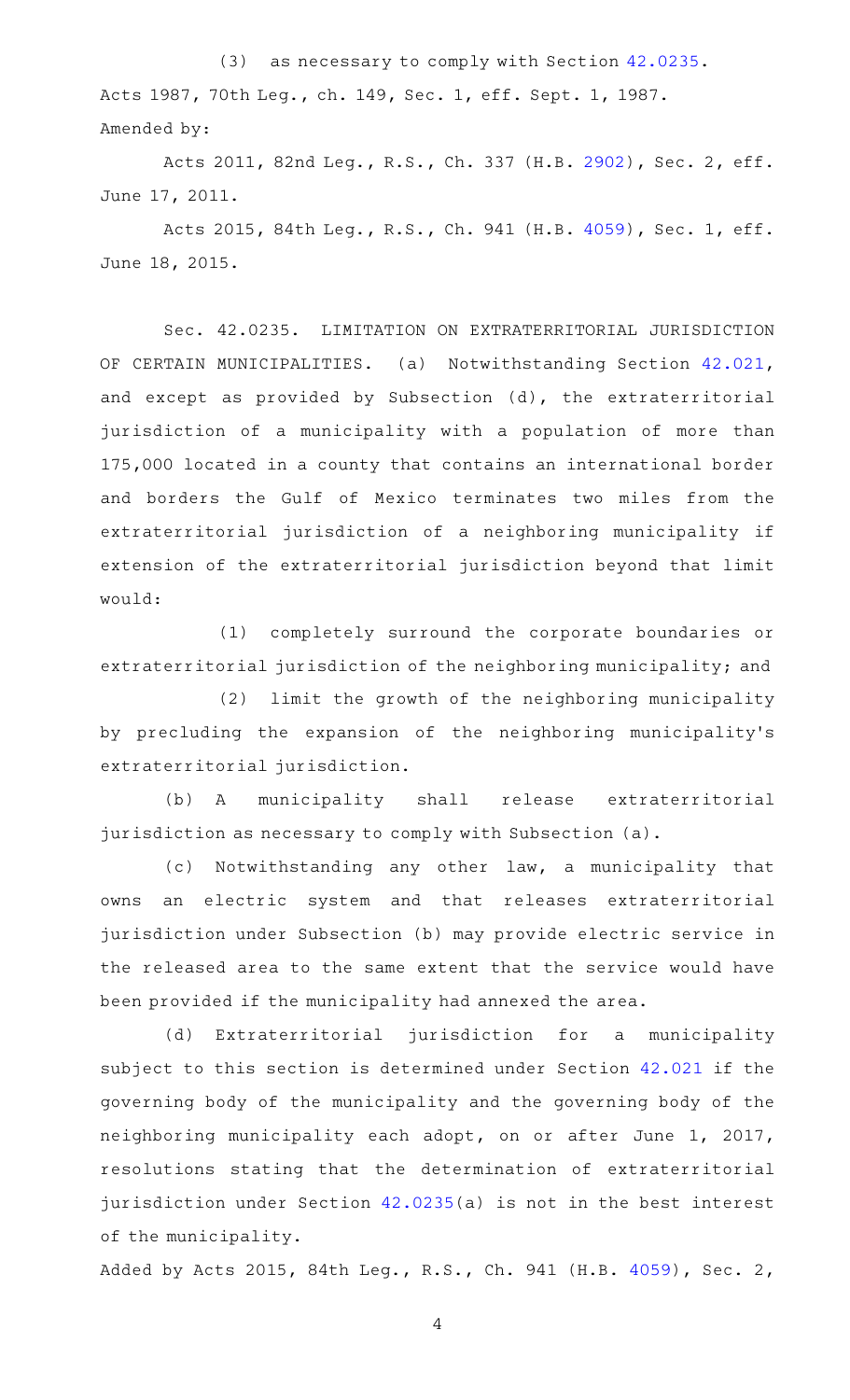eff. June 18, 2015.

Amended by:

Acts 2017, 85th Leg., R.S., Ch. 447 (S.B. [468](http://www.legis.state.tx.us/tlodocs/85R/billtext/html/SB00468F.HTM)), Sec. 1, eff. September 1, 2017.

Sec. 42.024. TRANSFER OF EXTRATERRITORIAL JURISDICTION BETWEEN CERTAIN MUNICIPALITIES. (a) In this section:

(1) "Adopting municipality" means a home-rule municipality with a population of less than 25,000 that purchases and appropriates raw water for its water utility through a transbasin diversion permit from one or two river authorities in which the municipality has territory.

(2) "Releasing municipality" means a home-rule municipality with a population of more than 450,000 that owns an electric utility, that has a charter provision allowing for limited-purpose annexation, and that has annexed territory for a limited purpose.

(b) The governing body of an adopting municipality may by resolution include in its extraterritorial jurisdiction an area that is in the extraterritorial jurisdiction of a releasing municipality if:

(1) the releasing municipality does not provide water, sewer services, and electricity to the released area;

 $(2)$  the owners of a majority of the land within the released area request that the adopting municipality include in its extraterritorial jurisdiction the released area;

 $(3)$  the released area is:

(A) adjacent to the territory of the adopting municipality;

(B) wholly within a county in which both municipalities have territory; and

(C) located in one or more school districts, each of which has the majority of its territory outside the territory of the releasing municipality;

(4) the adopting municipality adopts ordinances or regulations within the released area for water quality standards relating to the control or abatement of water pollution that are in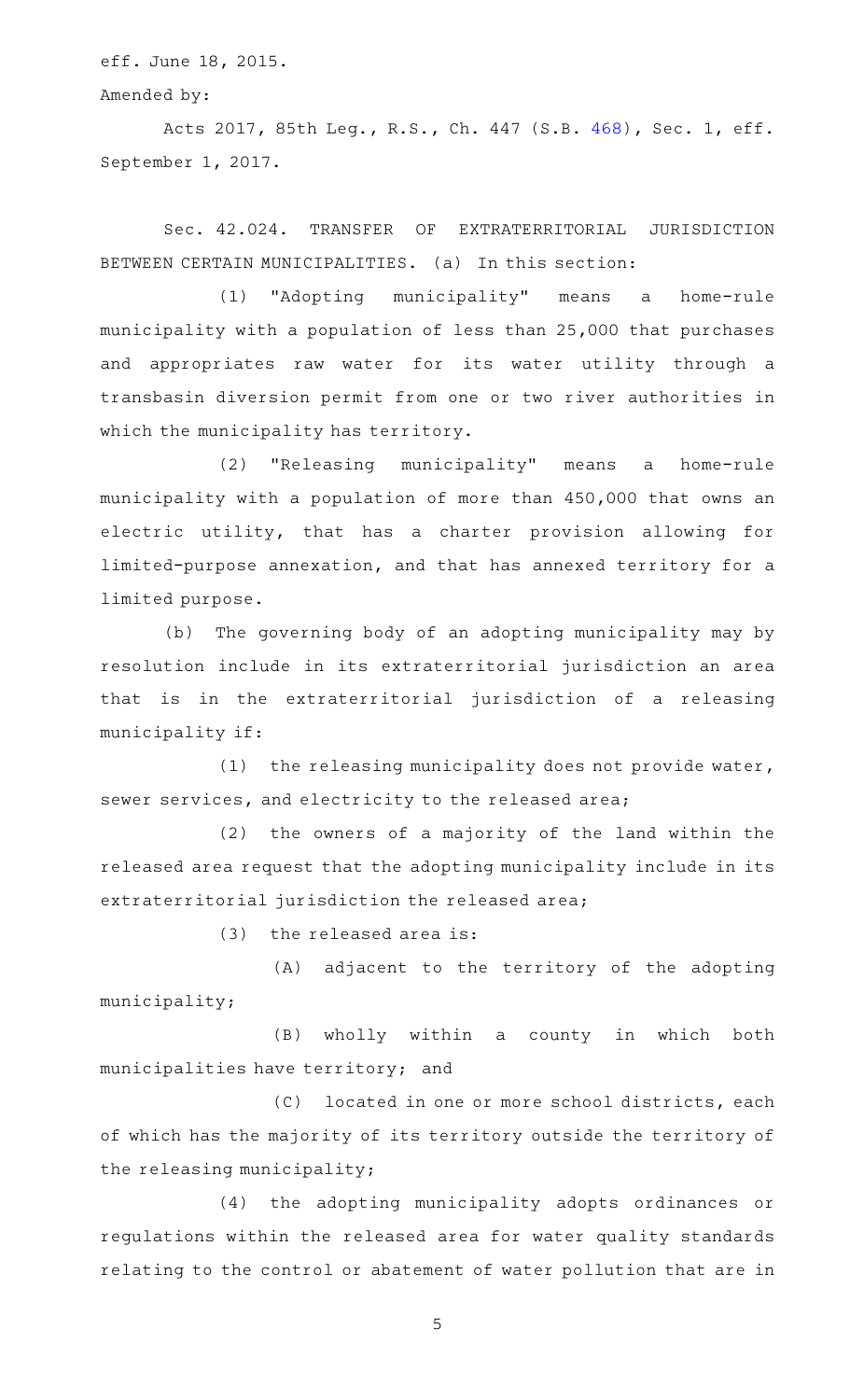conformity with those of the Texas Natural Resource Conservation Commission applicable to the released area on January 1, 1995;

(5) the adopting municipality has adopted a service plan to provide water and sewer service to the area acceptable to the owners of a majority of the land within the released area; and

(6) the size of the released area does not exceed the difference between the total area within the extraterritorial jurisdiction of the adopting municipality, exclusive of the extraterritorial jurisdiction of the releasing municipality, on the date the resolution was adopted under this subsection, as determined by Section [42.021,](http://www.statutes.legis.state.tx.us/GetStatute.aspx?Code=LG&Value=42.021) and the total area within the adopting municipality 's extraterritorial jurisdiction on the date of the resolution.

(c)(1) The service plan under Subsection (b)(5) shall include an assessment of the availability and feasibility of participation in any regional facility permitted by the Texas Natural Resource Conservation Commission in which the releasing municipality is a participant and had plans to provide service to the released area. The plan for regional service shall include:

(A) proposed dates for providing sewer service through the regional facility;

(B) terms of financial participation to provide sewer service to the released area, including rates proposed for service sufficient to reimburse the regional participants over a reasonable time for any expenditures associated with that portion of the regional facility designed or constructed to serve the released area as of January 1, 1993; and

(C) participation by the adopting municipality in governance of the regional facility based on the percentage of land to be served by the regional facility in the released area compared to the total land area to be served by the regional facility.

(2) The adopting municipality shall deliver a copy of the service plan to the releasing municipality and any other participant in any regional facility described in this subsection at least 30 days before the resolution to assume extraterritorial jurisdiction. The releasing municipality and any other participant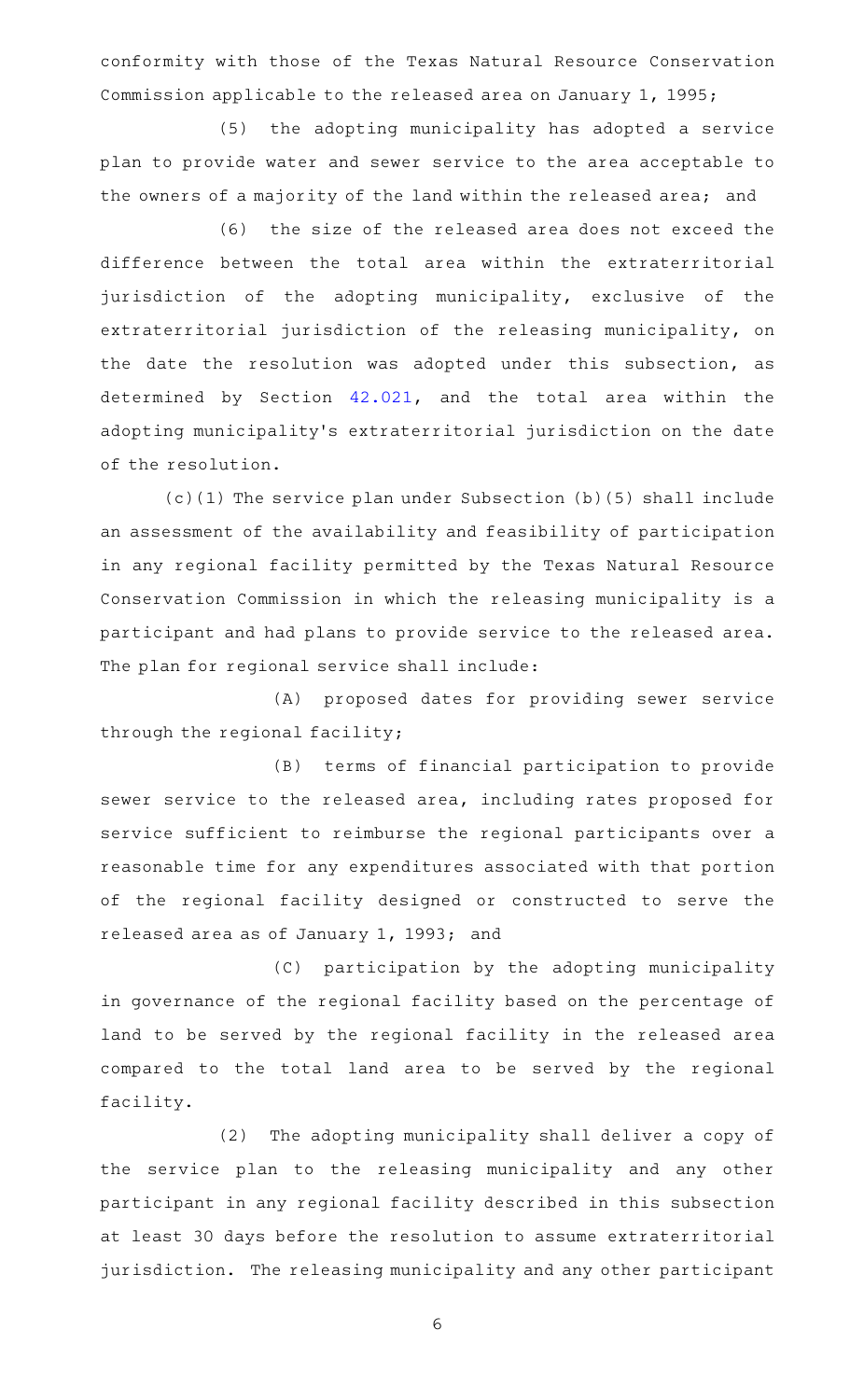in any regional facility described in this subsection by resolution shall, within 30 days of delivery of the service plan, either accept that portion of the service plan related to participation by the adopting municipality in the regional facility or propose alternative terms of participation.

(3) If the adopting municipality, the releasing municipality, and any other participant in any regional facility described in this subsection fail to reach agreement on the service plan within 60 days after the service plan is delivered, any municipality that is a participant in the regional facility or any owner of land within the area to be released may appeal the matter to the Texas Natural Resource Conservation Commission. The Texas Natural Resource Conservation Commission shall, in its resolution of any differences between proposals submitted for review in this subsection, use a cost-of-service allocation methodology which treats each service unit in the regional facility equally, with any variance in rates to be based only on differences in costs based on the time service is provided to an area served by the regional facility. The Texas Natural Resource Conservation Commission may allow the adopting municipality, the releasing municipality, or any other participant in any regional facility described in this subsection to withdraw from participation in the regional facility on a showing of undue financial hardship.

(4)AAA decision by the Texas Natural Resource Conservation Commission under this subsection is not subject to judicial review, and any costs associated with the commission's review shall be assessed to the parties to the decision in proportion to the percentage of land served by the regional facility subject to review in the jurisdiction of each party.

(5) The releasing municipality shall not, prior to January 1, 1997, discontinue or terminate any interlocal agreement, contract, or commitment relating to water or sewer service that it has as of January 1, 1995, with the adopting municipality without the consent of the adopting municipality.

(d) On the date the adopting municipality delivers a copy of the resolution under Subsection (b) to the municipal clerk of the releasing municipality, the released area shall be included in the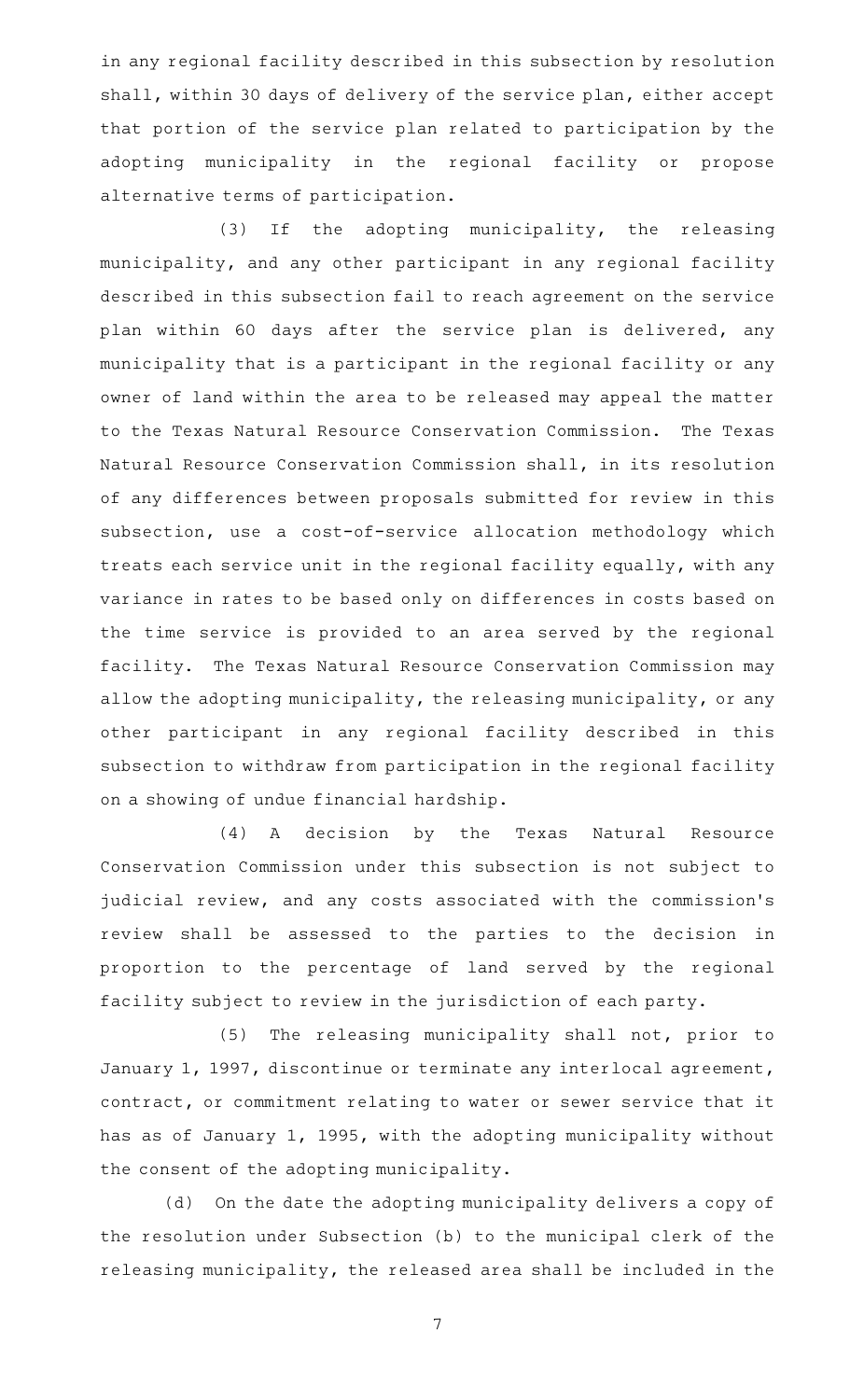extraterritorial jurisdiction of the adopting municipality and excluded from the extraterritorial jurisdiction of the releasing municipality.

(e) If any part of a tract of land, owned either in fee simple or under common control or undivided ownership, was or becomes split, before or after the dedication or deed of a portion of the land for a public purpose, between the extraterritorial jurisdiction of a releasing municipality and the jurisdiction of another municipality, or is land described in Subsection (b)(3)(C), the authority to act under Chapter [212](http://www.statutes.legis.state.tx.us/GetStatute.aspx?Code=LG&Value=212) and the authority to regulate development and building with respect to the tract of land is, on the request of the owner to the municipality, with the municipality selected by the owner of the tract of land. The municipality selected under this subsection may also provide or authorize another person or entity to provide municipal services to land subject to this subsection.

(f) Nothing in this section requires the releasing municipality to continue to participate in a regional wastewater treatment plant providing service, or to provide new services, to any territory within the released area.

(g) This section controls over any conflicting provision of this subchapter. Added by Acts 1995, 74th Leg., ch. 766, Sec. 1, eff. Aug. 28, 1995.

Sec. 42.025. RELEASE OF EXTRATERRITORIAL JURISDICTION BY CERTAIN MUNICIPALITIES. (a) In this section, "eligible property" means any portion of a contiguous tract of land:

(1) that is located in the extraterritorial jurisdiction of a municipality within one-half mile of the territory of a proposed municipal airport;

(2) for which a contract for land acquisition services was awarded by the municipality; and

(3) that has not been acquired through the contract described by Subdivision (2) for the proposed municipal airport.

(b) The owner of eligible property may petition the municipality to release the property from the municipality's extraterritorial jurisdiction not later than June 1, 1996. The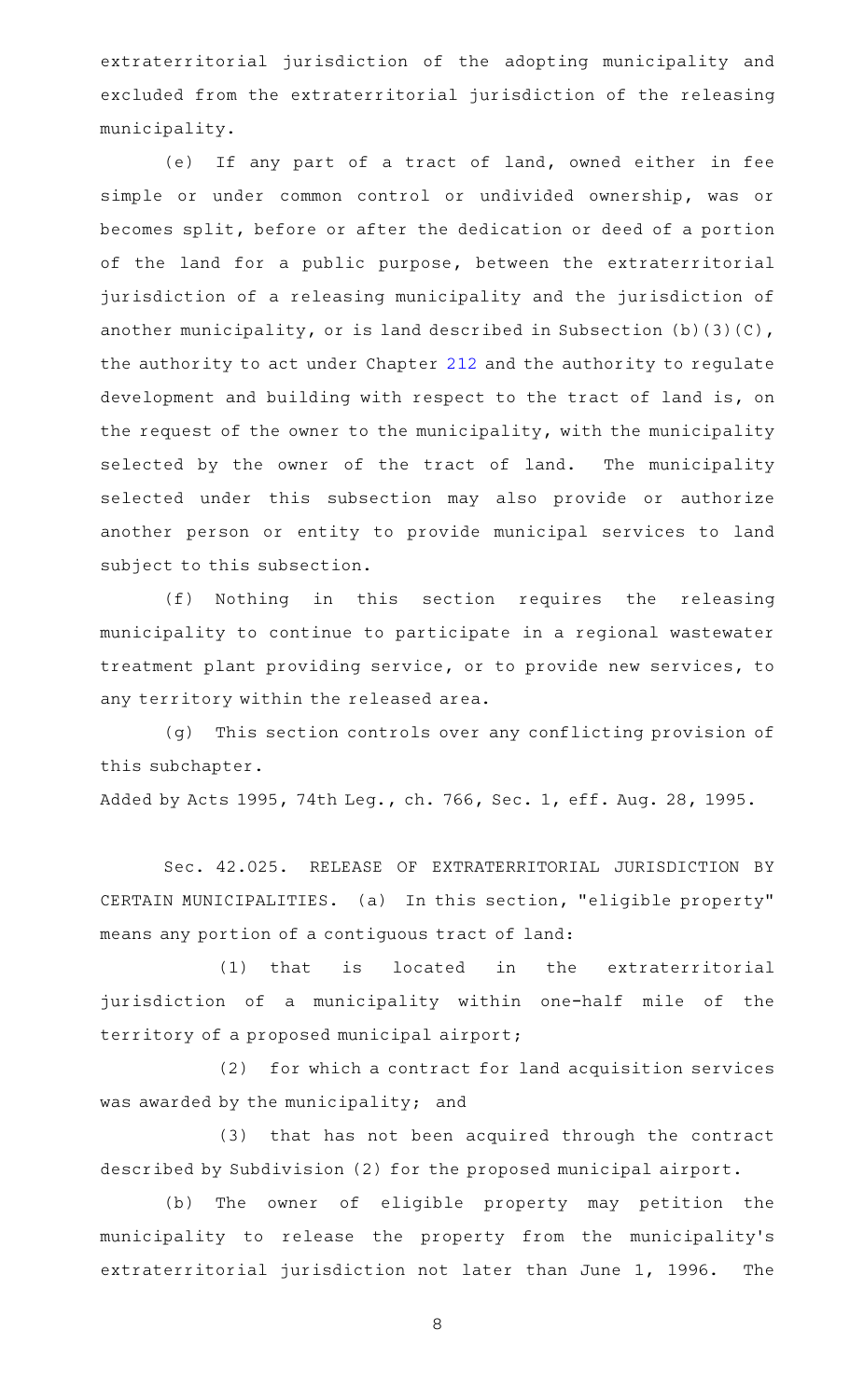petition must be filed with the secretary or clerk of the municipality.

(c) Not later than the 10th day after the date the secretary or clerk receives a petition under Subsection (b), the municipality by resolution shall release the eligible property from the extraterritorial jurisdiction of the municipality.

(d) Eligible property that is released from the extraterritorial jurisdiction of a municipality under Subsection (c) may be included in the extraterritorial jurisdiction of another municipality if:

(1) any part of the other municipality is located in the same county as the property; and

(2) the other municipality and the owner agree to the inclusion of the property in the extraterritorial jurisdiction. Added by Acts 1995, 74th Leg., ch. 788, Sec. 1, eff. June 16, 1995. Renumbered from Local Government Code Sec. 42.024 by Acts 1997, 75th Leg., ch. 165, Sec. 31.01(64), eff. Sept. 1, 1997.

Sec. 42.0251. RELEASE OF EXTRATERRITORIAL JURISDICTION BY CERTAIN GENERAL-LAW MUNICIPALITIES. (a) This section applies only to a general-law municipality:

(1) that has a population of less than  $3,000$ ;

(2) that is located in a county with a population of more than 500,000 that is adjacent to a county with a population of more than four million; and

(3) in which at least two-thirds of the residents reside within a gated community.

(b) A municipality shall release an area from its extraterritorial jurisdiction not later than the 10th day after the date the municipality receives a petition requesting that the area be released that is signed by at least 80 percent of the owners of real property located in the area requesting release. Added by Acts 2011, 82nd Leg., R.S., Ch. 337 (H.B. [2902](http://www.legis.state.tx.us/tlodocs/82R/billtext/html/HB02902F.HTM)), Sec. 3,

eff. June 17, 2011.

Sec. 42.026. LIMITATION ON EXTRATERRITORIAL JURISDICTION OF CERTAIN MUNICIPALITIES. (a) In this section, "navigable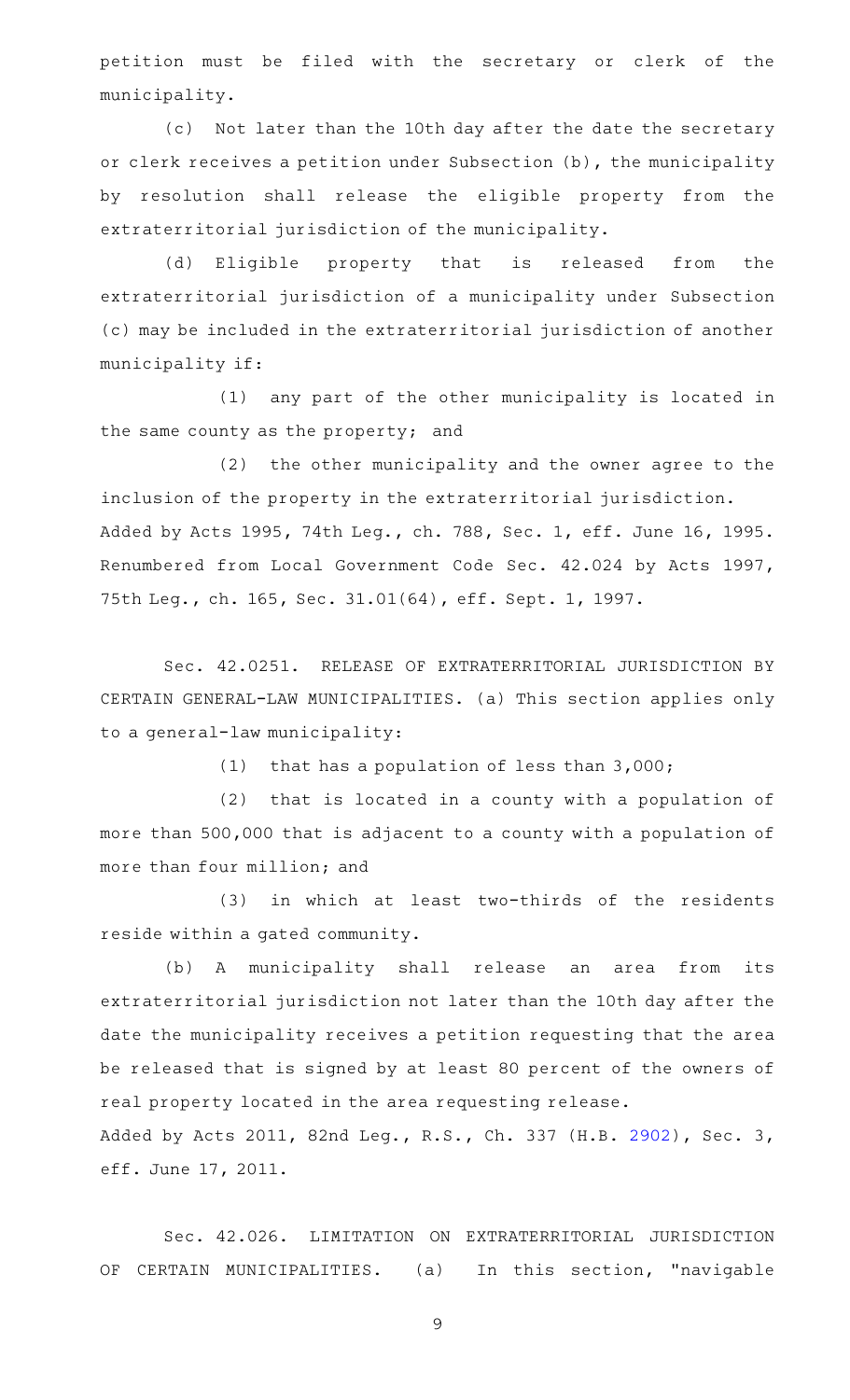stream" has the meaning assigned by Section [21.001,](http://www.statutes.legis.state.tx.us/GetStatute.aspx?Code=NR&Value=21.001) Natural Resources Code.

(b) This section applies only to an area that is:

(1) located in the extraterritorial jurisdiction of a home-rule municipality that has a population of 60,000 or less and is located in whole or in part in a county with a population of 240,000 or less;

(2) located outside the county in which a majority of the land area of the municipality is located; and

(3) separated from the municipality's corporate boundaries by a navigable stream.

(c) A municipality that, on August 31, 1999, includes that area in its extraterritorial jurisdiction shall, before January 1, 2000:

(1) adopt an ordinance removing that area from the municipality 's extraterritorial jurisdiction; or

(2) enter into an agreement with a municipality located in the county in which that area is located to transfer that area to the extraterritorial jurisdiction of that municipality.

(d) If the municipality that is required to act under Subsection (c) does not do so as provided by that subsection, the area is automatically removed from the extraterritorial jurisdiction of that municipality on January 1, 2000.

(e) Section [42.021](http://www.statutes.legis.state.tx.us/GetStatute.aspx?Code=LG&Value=42.021) does not apply to a transfer of extraterritorial jurisdiction under Subsection (c)(2). Added by Acts 1999, 76th Leg., ch. 1494, Sec. 1, eff. Aug. 30, 1999.

# SUBCHAPTER C. CREATION OR EXPANSION OF GOVERNMENTAL ENTITIES IN EXTRATERRITORIAL JURISDICTION

Sec. 42.041. MUNICIPAL INCORPORATION IN EXTRATERRITORIAL JURISDICTION GENERALLY. (a) A municipality may not be incorporated in the extraterritorial jurisdiction of an existing municipality unless the governing body of the existing municipality gives its written consent by ordinance or resolution.

(b) If the governing body of the existing municipality refuses to give its consent, a majority of the qualified voters of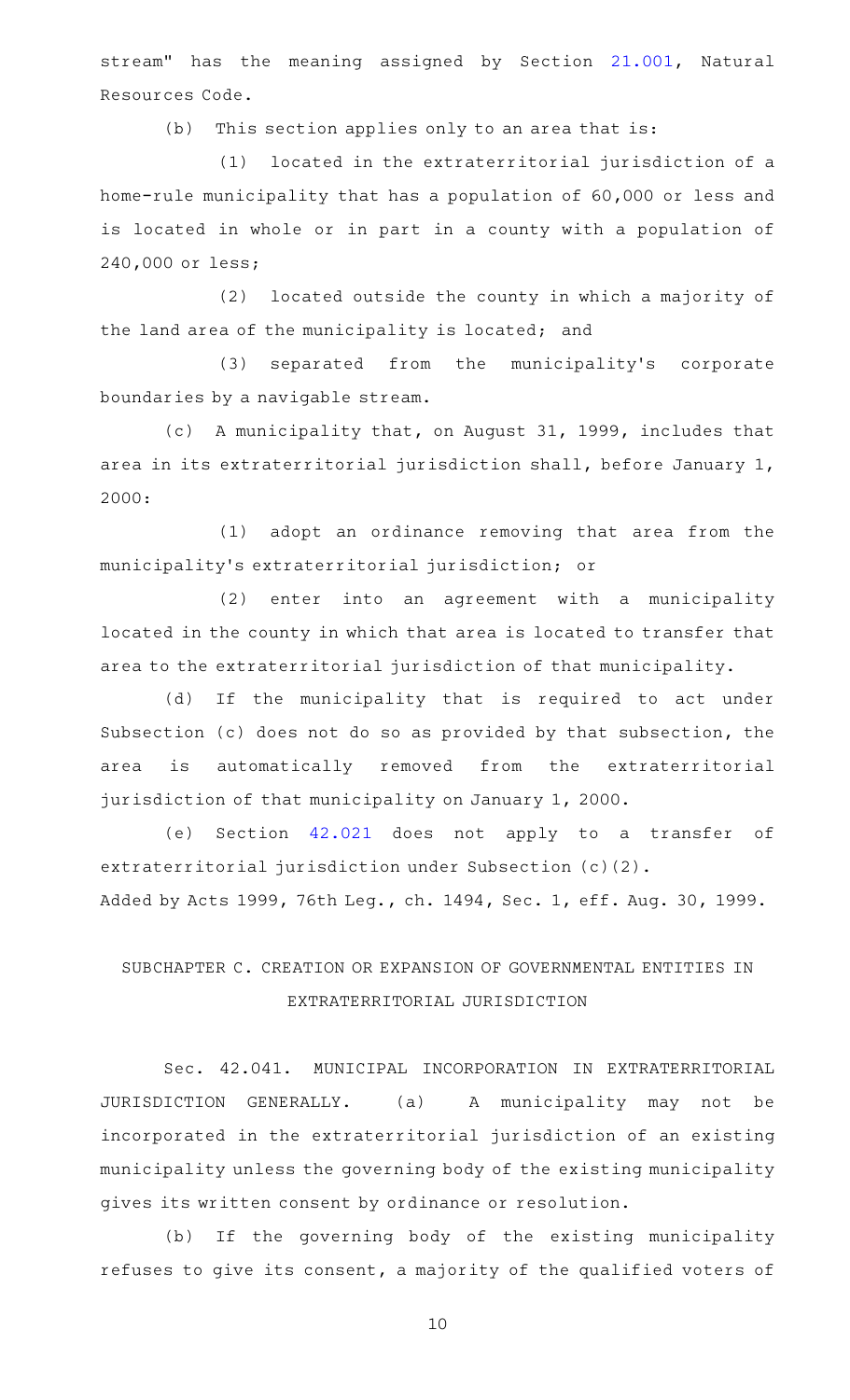the area of the proposed municipality and the owners of at least 50 percent of the land in the proposed municipality may petition the governing body to annex the area. If the governing body fails or refuses to annex the area within six months after the date it receives the petition, that failure or refusal constitutes the governing body 's consent to the incorporation of the proposed municipality.

(c) The consent to the incorporation of the proposed municipality is only an authorization to initiate incorporation proceedings as provided by law.

(d) If the consent to initiate incorporation proceedings is obtained, the incorporation must be initiated within six months after the date of the consent and must be finally completed within 18 months after the date of the consent. Failure to comply with either time requirement terminates the consent.

(e) This section applies only to the proposed municipality 's area located in the extraterritorial jurisdiction of the existing municipality.

Acts 1987, 70th Leg., ch. 149, Sec. 1, eff. Sept. 1, 1987. Amended by:

Acts 2005, 79th Leg., Ch. 287 (H.B. [585\)](http://www.legis.state.tx.us/tlodocs/79R/billtext/html/HB00585F.HTM), Sec. 1, eff. June 16, 2005.

For expiration of Subsections (c) and (d), see Subsections (c) and (d).

Sec. 42.0411. MUNICIPAL INCORPORATION IN EXTRATERRITORIAL JURISDICTION OF CERTAIN MUNICIPALITIES. (a) This section applies only to:

(1) an area located north and east of Interstate Highway 10 that is included in the extraterritorial jurisdiction, or the limited-purpose annexation area, of a municipality with a population of one million or more that has operated under a three-year annexation plan similar to the municipal annexation plan described by Section [43.052](http://www.statutes.legis.state.tx.us/GetStatute.aspx?Code=LG&Value=43.052) for at least 10 years; or

(2) an area located north and east of Interstate Highway 10:

(A) that is included in the extraterritorial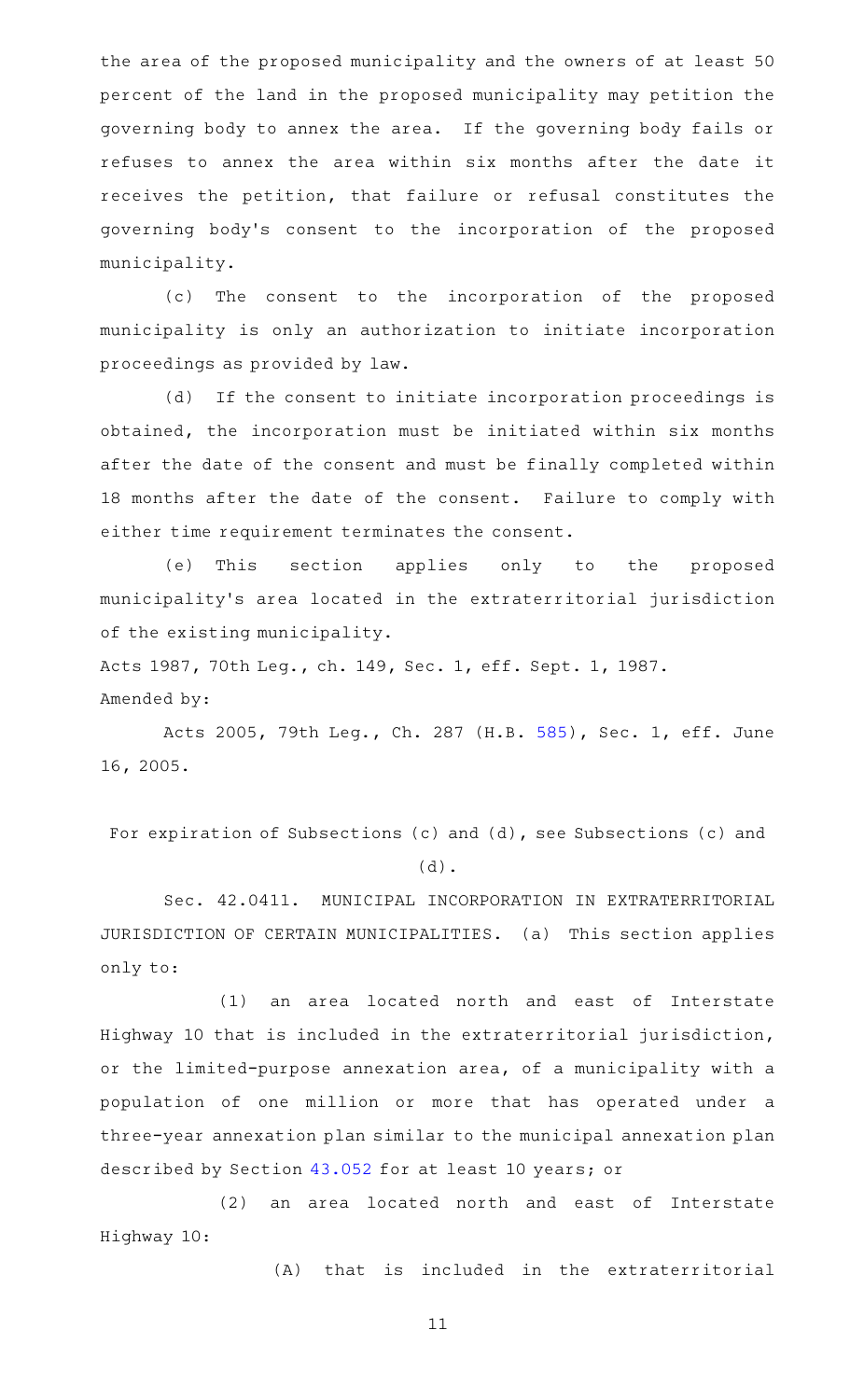jurisdiction, or the limited-purpose annexation area, of a municipality with a population of one million or more that has operated under a three-year annexation plan similar to the municipal annexation plan described by Section [43.052](http://www.statutes.legis.state.tx.us/GetStatute.aspx?Code=LG&Value=43.052) for at least 10 years;

(B) that has not been included in the municipality 's annexation plan described by Section [43.052](http://www.statutes.legis.state.tx.us/GetStatute.aspx?Code=LG&Value=43.052) before the 180th day before the date consent for incorporation is requested under Section  $42.041(a)$  $42.041(a)$ ; and

(C) for which the municipality refused to give its consent to incorporation under Section [42.041\(](http://www.statutes.legis.state.tx.us/GetStatute.aspx?Code=LG&Value=42.041)a).

(b) The residents of the area described by Subsection  $(a)(2)$ may initiate an attempt to incorporate as a municipality by filing a written petition signed by at least 10 percent of the registered voters of the area of the proposed municipality with the county judge of the county in which the proposed municipality is located. The petition must request the county judge to order an election to determine whether the area of the proposed municipality will incorporate. An incorporation election under this section shall be conducted in the same manner as an incorporation election under Subchapter  $A$ , Chapter  $8$ . The consent of the municipality that previously refused to give consent is not required for the incorporation.

(c) In this subsection, "deferred annexation area" means an area that has entered into an agreement with a municipality under which the municipality defers annexation of the area for at least 10 years. An area described by Subsection (a)(1) that is located within 1-1/2 miles of a municipality's deferred annexation area or adjacent to the corporate boundaries of the municipality may not be annexed for limited or full purposes during the period provided under the agreement. During the period provided under the agreement, the residents of the area may incorporate in accordance with the incorporation proceedings provided by law, except that the consent of the municipality is not required for the incorporation. This subsection expires on the later of:

(1) September 1, 2009; or

(2) the date that all areas entitled to incorporate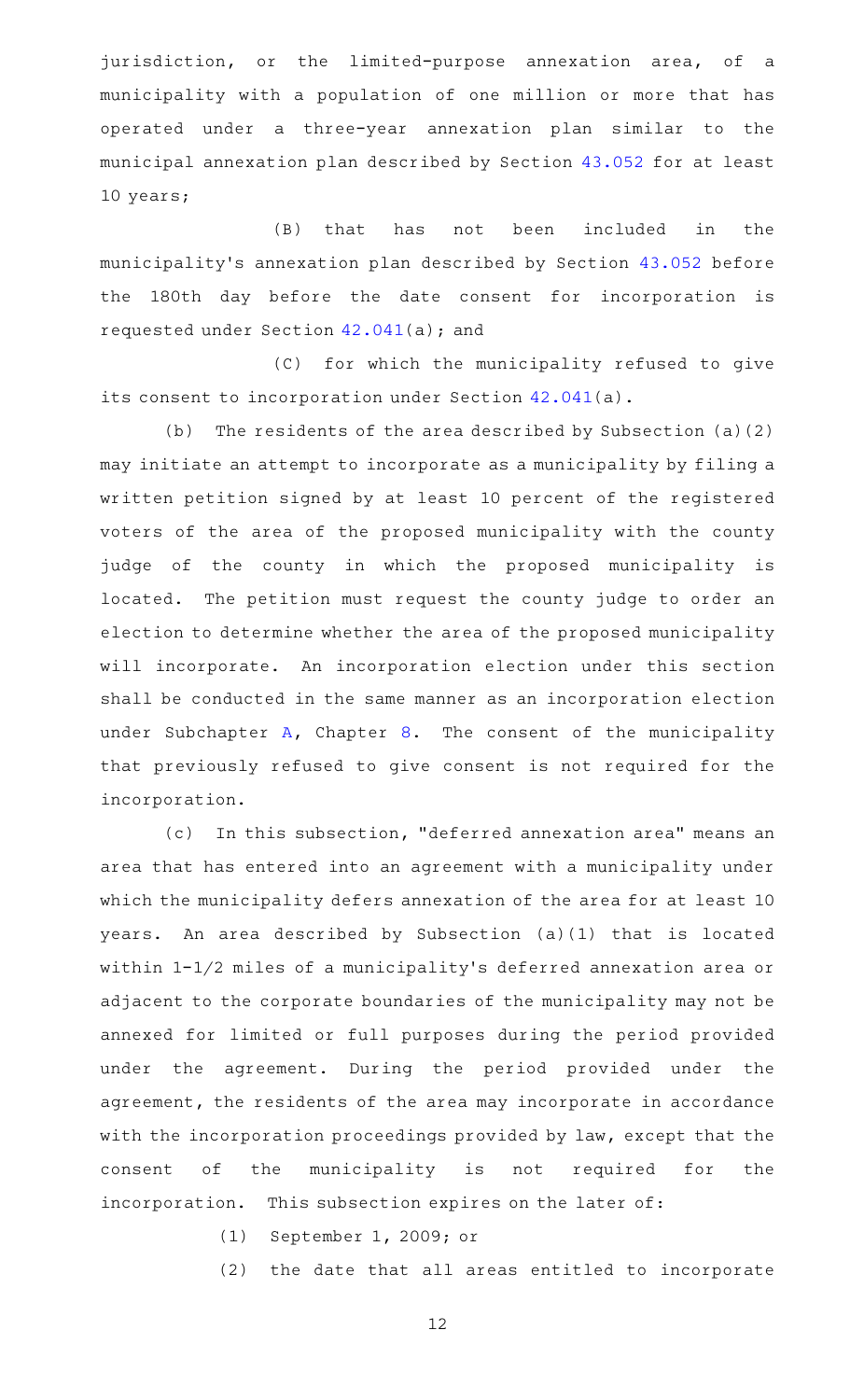under this subsection have incorporated.

(d) This subsection applies only to an area that is described by Subsection (a)(1) and removed from a municipality 's annexation plan under Section  $43.052(e)$  $43.052(e)$  two times or more. The residents of the area and any adjacent territory that is located within the extraterritorial jurisdiction of the municipality or located within an area annexed for limited purposes by the municipality and that is adjacent to the corporate boundaries of the municipality may incorporate in accordance with the incorporation proceedings provided by law, except that the consent of the municipality is not required for the incorporation. This subsection expires on the later of:

(1) September 1, 2009; or

(2) the date that all areas entitled to incorporate under this subsection have incorporated. Added by Acts 2005, 79th Leg., Ch. 287 (H.B. [585](http://www.legis.state.tx.us/tlodocs/79R/billtext/html/HB00585F.HTM)), Sec. 2, eff. June 16, 2005.

Sec. 42.042. CREATION OF POLITICAL SUBDIVISION TO SUPPLY WATER OR SEWER SERVICES, ROADWAYS, OR DRAINAGE FACILITIES IN EXTRATERRITORIAL JURISDICTION. (a) A political subdivision, one purpose of which is to supply fresh water for domestic or commercial use or to furnish sanitary sewer services, roadways, or drainage, may not be created in the extraterritorial jurisdiction of a municipality unless the governing body of the municipality gives its written consent by ordinance or resolution in accordance with this subsection and the Water Code. In giving its consent, the municipality may not place any conditions or other restrictions on the creation of the political subdivision other than those expressly permitted by Sections [54.016\(](http://www.statutes.legis.state.tx.us/GetStatute.aspx?Code=WA&Value=54.016)e) and (i), Water Code.

(b) If the governing body fails or refuses to give its consent for the creation of the political subdivision, including a water district previously created by an act of the legislature, on mutually agreeable terms within 90 days after the date the governing body receives a written request for the consent, a majority of the qualified voters of the area of the proposed political subdivision and the owners of at least 50 percent of the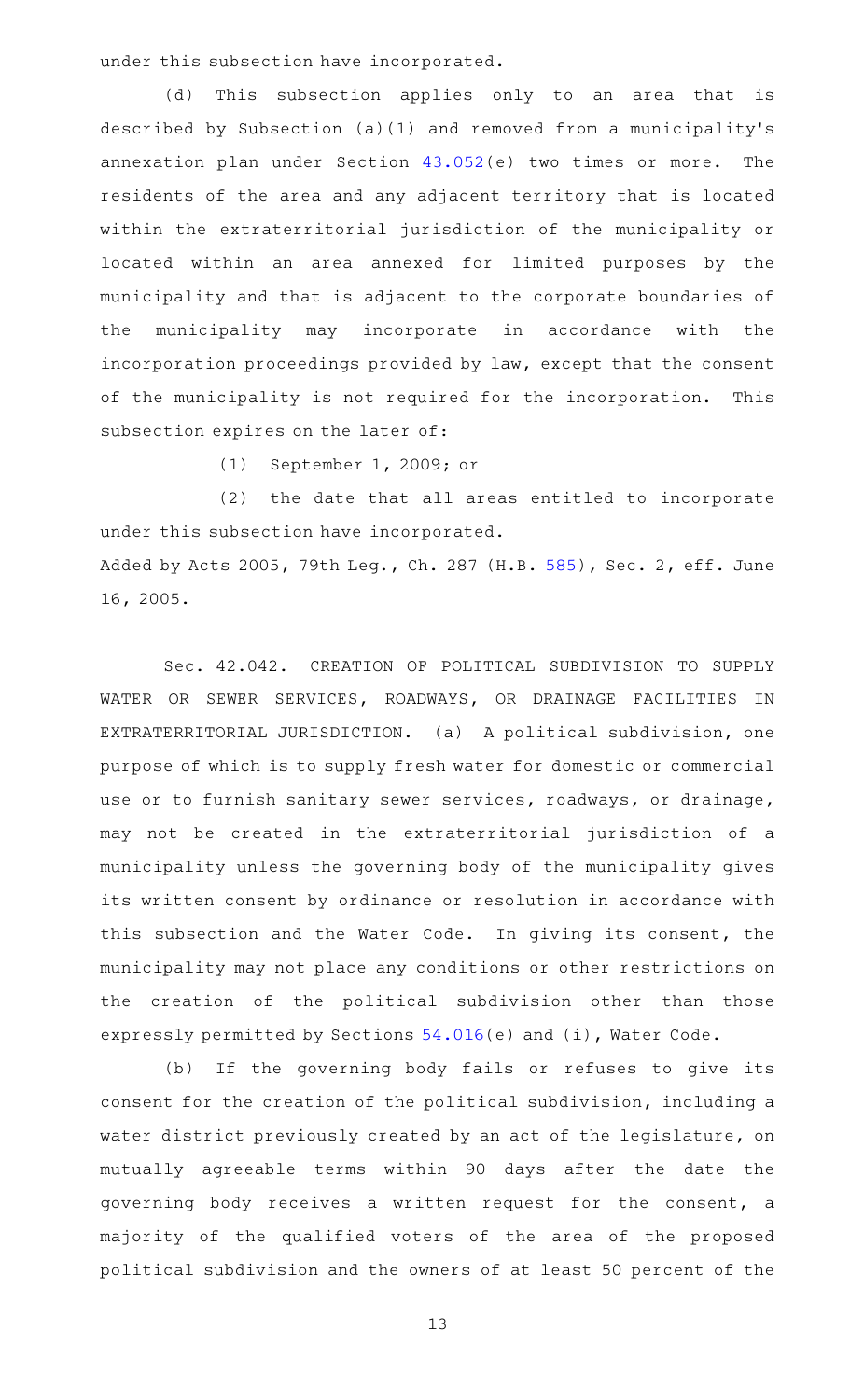land in the proposed political subdivision may petition the governing body to make available to the area the water, sanitary sewer services, or both that would be provided by the political subdivision.

(c) If, within 120 days after the date the governing body receives the petition, the governing body fails to make a contract with a majority of the qualified voters of the area of the proposed political subdivision and the owners of at least 50 percent of the land in the proposed political subdivision to provide the services, that failure constitutes the governing body 's consent to the creation of the proposed political subdivision.

(d) The consent to the creation of the political subdivision is only an authorization to initiate proceedings to create the political subdivision as provided by law.

(e) Repealed by Acts 1997, 75th Leg., ch. 1070, Sec. 55, eff. Sept. 1, 1997.

(f) If the municipality fails or refuses to give its consent to the creation of the political subdivision, including a water district previously created by an act of the legislature, or fails or refuses to execute a contract providing for the water or sanitary sewer services requested within the time limits prescribed by this section, the applicant may petition the Texas Commission on Environmental Quality for the creation of the political subdivision or the inclusion of the land in a political subdivision. The commission shall allow creation or confirmation of the creation of the political subdivision or inclusion of the land in a proposed political subdivision on finding that the municipality either does not have the reasonable ability to serve or has failed to make a legally binding commitment with sufficient funds available to provide water and wastewater service adequate to serve the proposed development at a reasonable cost to the landowner. The commitment must provide that construction of the facilities necessary to serve the land will begin within two years and will be substantially completed within 4-1/2 years after the date the petition was filed with the municipality.

(g) On an appeal taken to the district court from the ruling of the Texas Commission on Environmental Quality, all parties to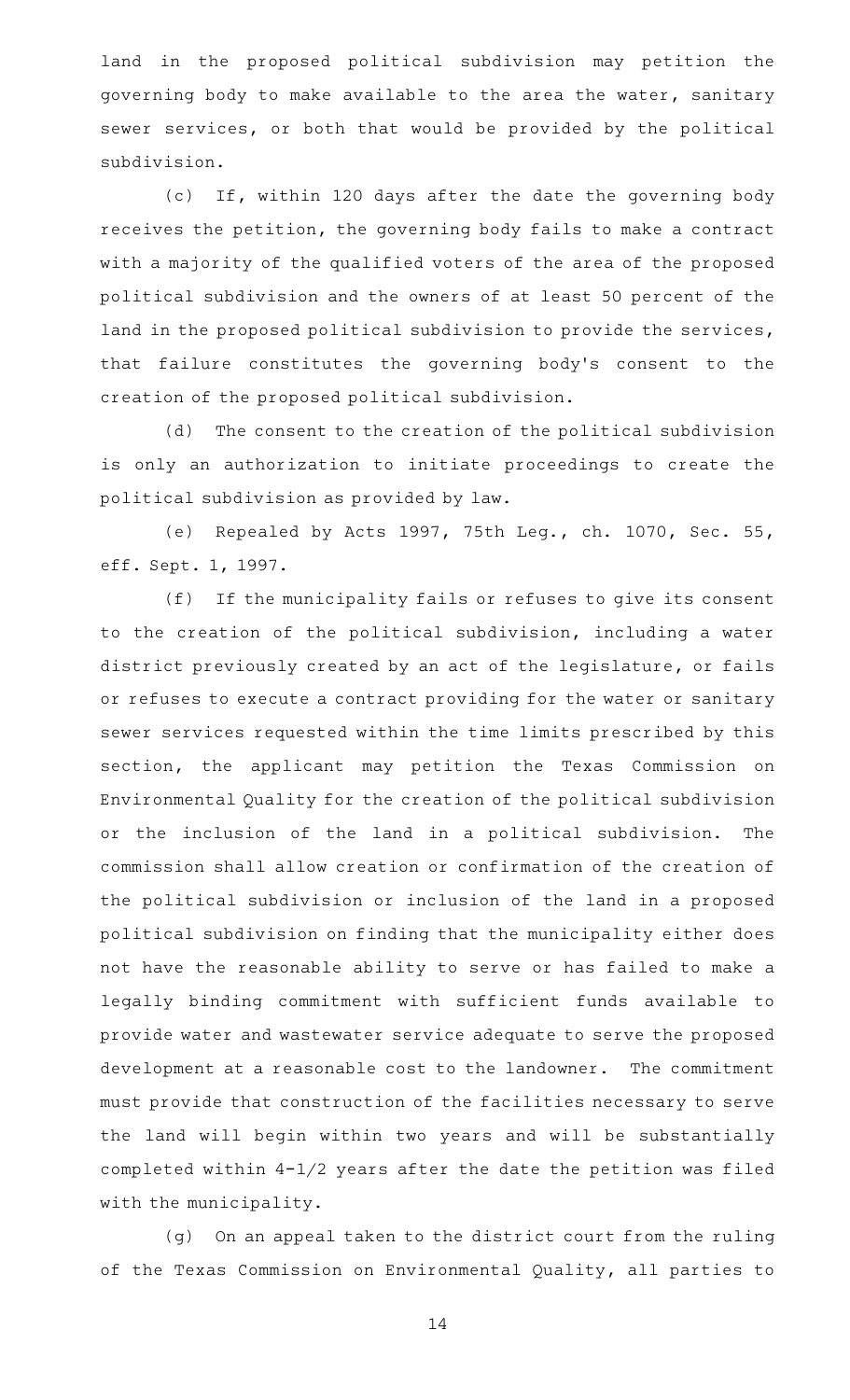the commission hearing must be made parties to the appeal. The court shall hear the appeal within 120 days after the date the appeal is filed. If the case is continued or appealed to a higher court beyond the 120-day period, the court shall require the appealing party or party requesting the continuance to post a bond or other adequate security in the amount of damages that may be incurred by any party as a result of the appeal or delay from the commission action. The amount of the bond or other security shall be determined by the court after notice and hearing. On final disposition, a court may award damages, including any damages for delays, attorney's fees, and costs of court to the prevailing party.

(h) A municipality may not unilaterally extend the time limits prescribed by this section through the adoption of preapplication periods or by passage of any rules, resolutions, ordinances, or charter provisions. However, the municipality and the petitioner may jointly petition the Texas Commission on Environmental Quality to request an extension of the time limits.

(i) Repealed by Acts 1989, 71st Leg., ch. 1058, Sec. 1, eff. Sept. 1, 1989.

(j) The consent requirements of this section do not apply to the creation of a special utility district under Chapter [65](http://www.statutes.legis.state.tx.us/GetStatute.aspx?Code=WA&Value=65), Water Code. If a special utility district is to be converted to a district with taxing authority that provides utility services, this section applies to the conversion.

 $(k)$  This section, except Subsection (i), applies only to the proposed political subdivision's area located in the extraterritorial jurisdiction of the municipality. Acts 1987, 70th Leg., ch. 149, Sec. 1, eff. Sept. 1, 1987. Amended by Acts 1989, 71st Leg., ch. 1, Sec. 3(b), eff. Aug. 28, 1989; Acts 1989, 71st Leg., ch. 1058, Sec. 1, eff. Sept. 1, 1989; Acts 1995,

74th Leg., ch. 76, Sec. 11.254, eff. Sept. 1, 1995.

#### Amended by:

Acts 2007, 80th Leg., R.S., Ch. 1098 (H.B. [3378](http://www.legis.state.tx.us/tlodocs/80R/billtext/html/HB03378F.HTM)), Sec. 1, eff. June 15, 2007.

Acts 2019, 86th Leg., R.S., Ch. 1128 (H.B. [2590](http://www.legis.state.tx.us/tlodocs/86R/billtext/html/HB02590F.HTM)), Sec. 1, eff. September 1, 2019.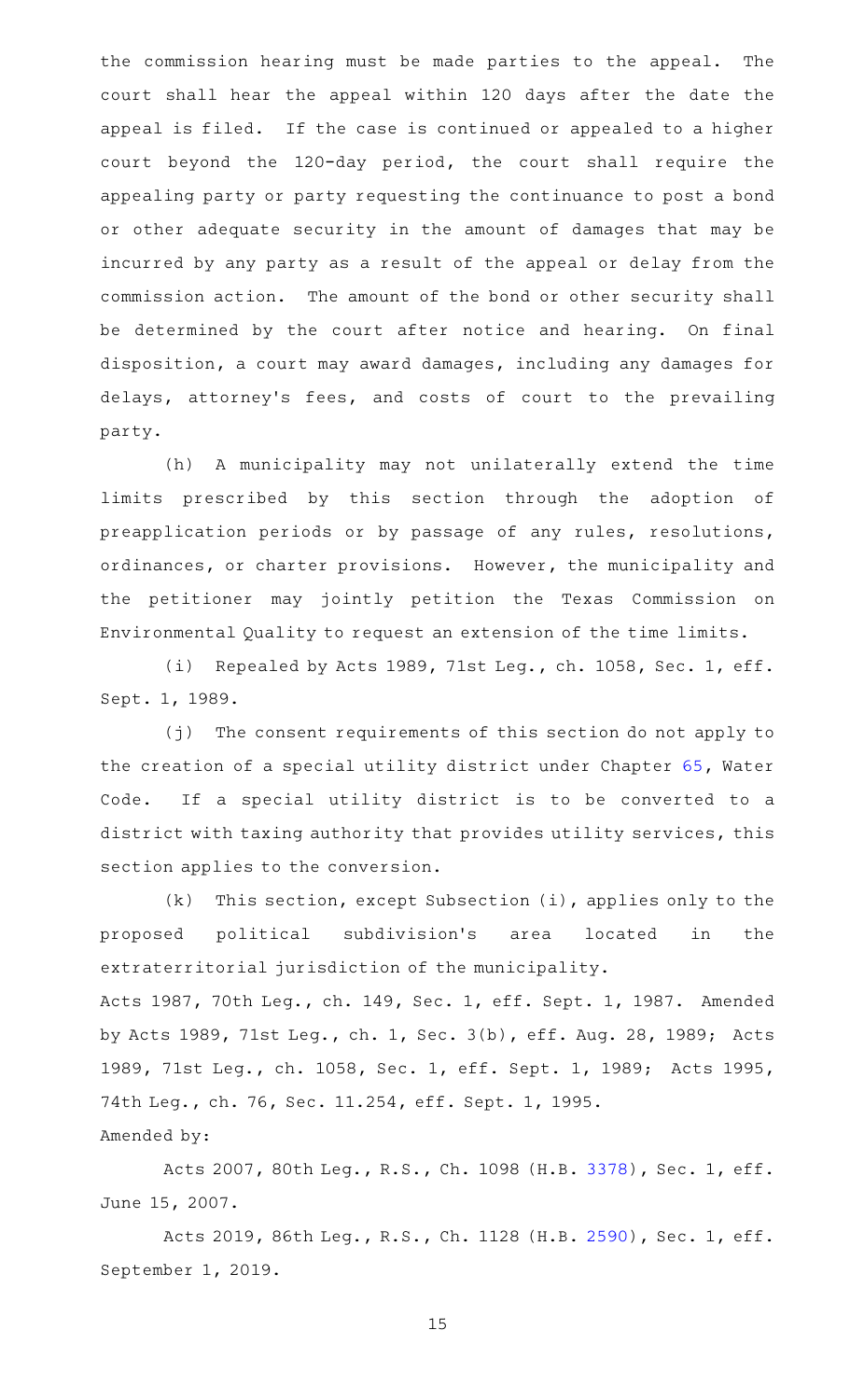Sec. 42.0425. ADDITION OF LAND IN EXTRATERRITORIAL JURISDICTION OF MUNICIPALITY TO CERTAIN POLITICAL SUBDIVISIONS. (a) A political subdivision, one purpose of which is to supply fresh water for domestic or commercial use or to furnish sanitary sewer services, roadways, or drainage, may not add land that is located in the extraterritorial jurisdiction of a municipality unless the governing body of the municipality gives its written consent by ordinance or resolution in accordance with this section and the Water Code. In giving its consent, the municipality may not place any conditions or other restrictions on the expansion of the political subdivision other than those expressly permitted by Section [54.016](http://www.statutes.legis.state.tx.us/GetStatute.aspx?Code=WA&Value=54.016)(e), Water Code.

(b) The procedures under Section [42.042](http://www.statutes.legis.state.tx.us/GetStatute.aspx?Code=LG&Value=42.042) governing a municipality 's refusal to consent to the creation of a political subdivision apply to a municipality that refuses to consent to the addition of land to a political subdivision under this section.

(c) An owner of land in the area proposed to be added to the political subdivision may not unreasonably refuse to enter into a contract for water or sanitary sewer services with the municipality under Section [42.042\(](http://www.statutes.legis.state.tx.us/GetStatute.aspx?Code=LG&Value=42.042)c).

(d) This section does not apply to a political subdivision created by Chapter 289, Acts of the 73rd Legislature, Regular Session, 1993.

Added by Acts 2007, 80th Leg., R.S., Ch. 703 (H.B. [2091](http://www.legis.state.tx.us/tlodocs/80R/billtext/html/HB02091F.HTM)), Sec. 2, eff. June 15, 2007.

Sec. 42.043. REQUIREMENTS APPLYING TO PETITION. (a) A petition under Section [42.041](http://www.statutes.legis.state.tx.us/GetStatute.aspx?Code=LG&Value=42.041) or [42.042](http://www.statutes.legis.state.tx.us/GetStatute.aspx?Code=LG&Value=42.042) must:

 $(1)$  be written;

 $(2)$  request that the area be annexed or that the services be made available, as appropriate;

(3) be signed in ink or indelible pencil by the appropriate voters and landowners;

 $(4)$  be signed, in the case of a person signing as a voter, as the person's name appears on the most recent official list of registered voters;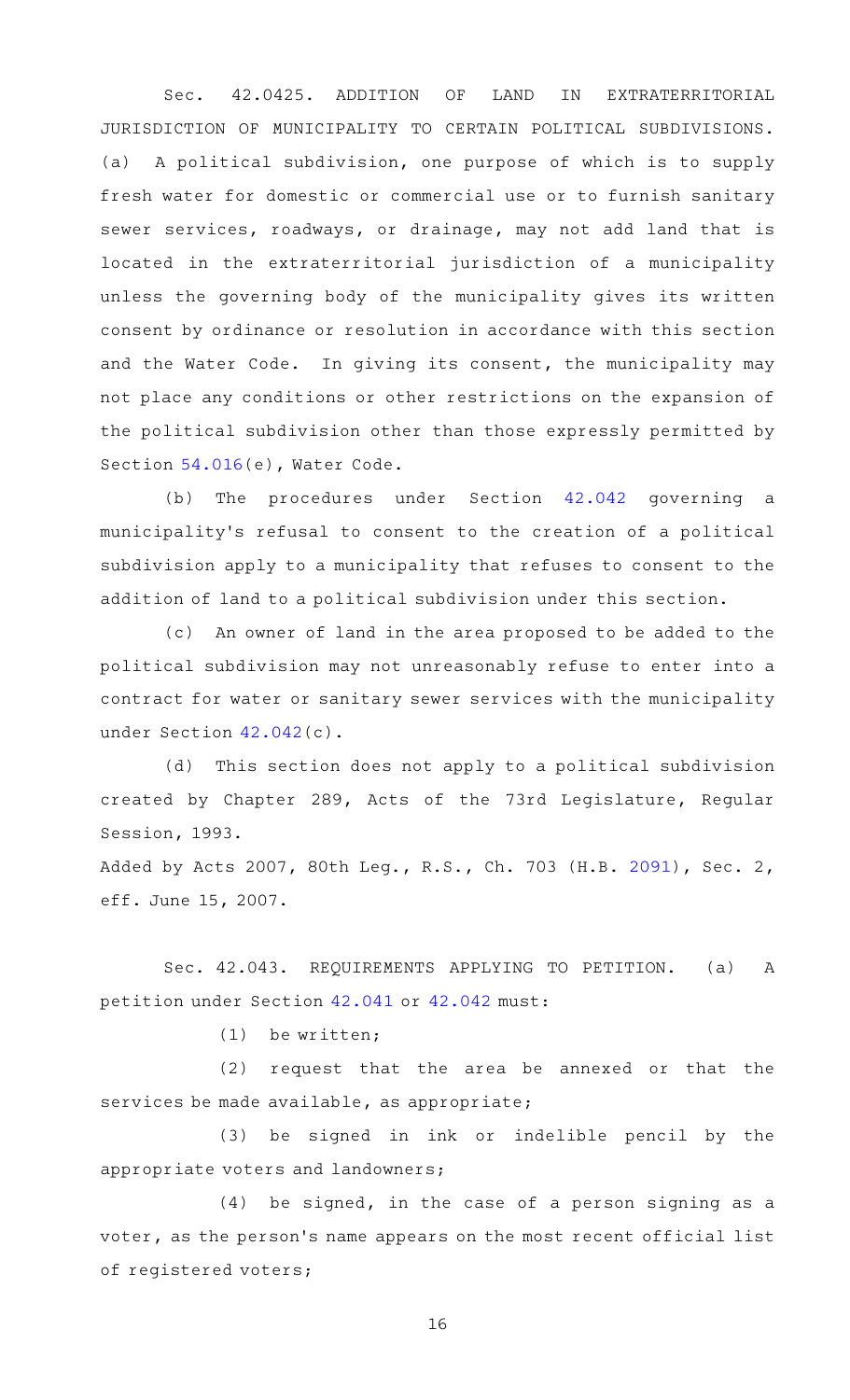$(5)$  contain, in the case of a person signing as a voter, a note made by the person stating the person's residence address and the precinct number and voter registration number that appear on the person's voter registration certificate;

 $(6)$  contain, in the case of a person signing as a landowner, a note made by the person opposite the person's name stating the approximate total acreage that the person owns in the area to be annexed or serviced;

(7) describe the area to be annexed or serviced and have a plat of the area attached; and

(8) be presented to the secretary or clerk of the municipality.

(b) The signatures to the petition need not be appended to one paper.

(c) Before the petition is circulated among the voters and landowners, notice of the petition must be given by posting a copy of the petition for 10 days in three public places in the area to be annexed or serviced and by publishing the notice once, in a newspaper of general circulation serving the area, before the 15th day before the date the petition is first circulated. Proof of posting and publication must be made by attaching to the petition presented to the secretary or clerk:

(1) the affidavit of any voter who signed the petition, stating the places and dates of the posting;

(2) the affidavit of the publisher of the newspaper in which the notice was published, stating the name of the newspaper and the issue and date of publication; and

(3) the affidavit of at least three voters who signed the petition, if there are that many, stating the total number of voters residing in the area and the approximate total acreage in the area.

Acts 1987, 70th Leg., ch. 149, Sec. 1, eff. Sept. 1, 1987.

Sec. 42.044. CREATION OF INDUSTRIAL DISTRICT IN EXTRATERRITORIAL JURISDICTION. (a) In this section, "industrial district" has the meaning customarily given to the term but also includes any area in which tourist-related businesses and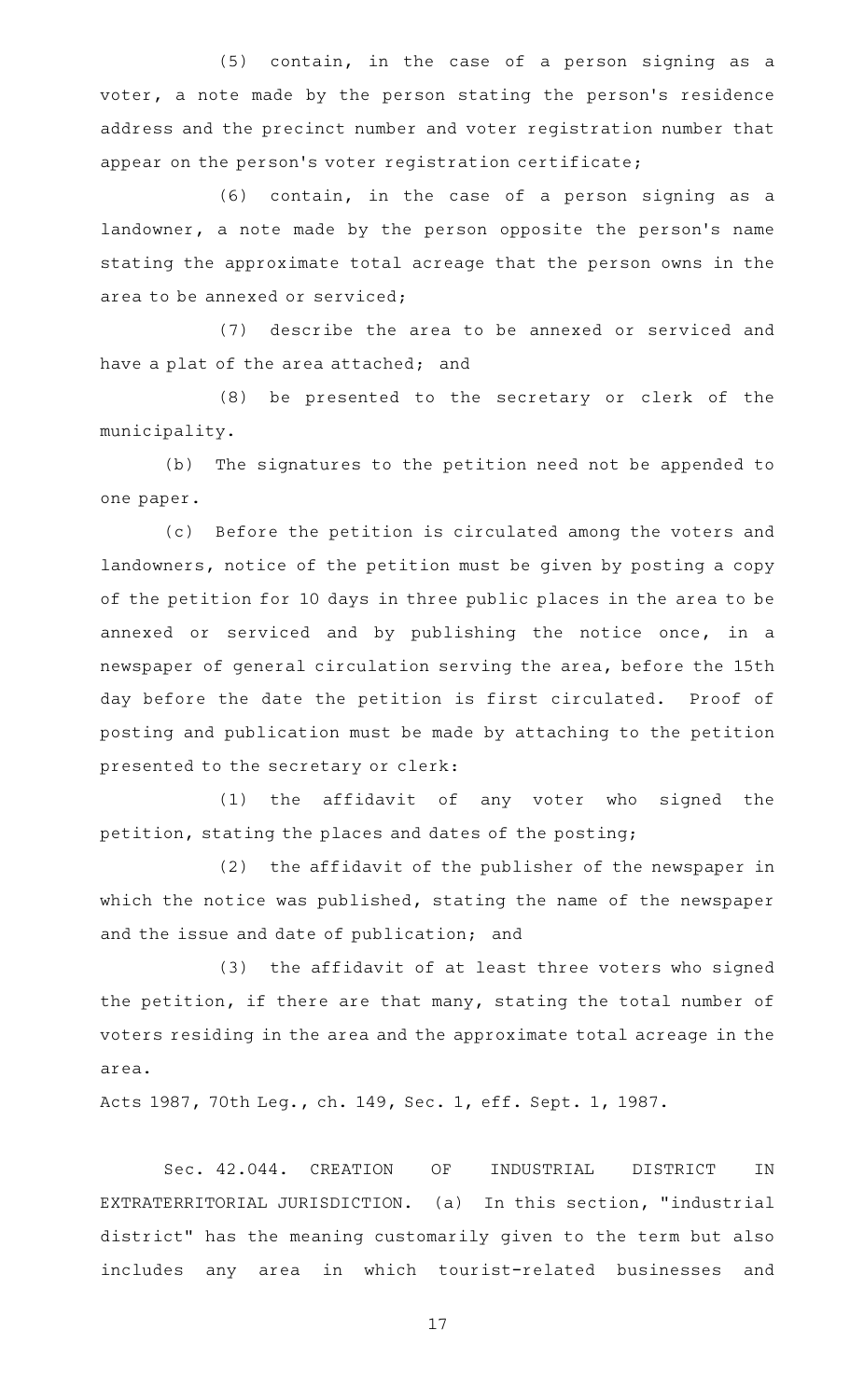facilities are located.

(b) The governing body of a municipality may designate any part of its extraterritorial jurisdiction as an industrial district and may treat the designated area in a manner considered by the governing body to be in the best interests of the municipality.

(c) The governing body may make written contracts with owners of land in the industrial district:

 $(1)$  to quarantee the continuation of the extraterritorial status of the district and its immunity from annexation by the municipality for a period not to exceed 15 years; and

(2) with other lawful terms and considerations that the parties agree to be reasonable, appropriate, and not unduly restrictive of business activities.

(d) The parties to a contract may renew or extend it for successive periods not to exceed 15 years each. In the event any owner of land in an industrial district is offered an opportunity to renew or extend a contract, then all owners of land in that industrial district must be offered an opportunity to renew or extend a contract subject to the provisions of Subsection (c).

(e) A municipality may provide for adequate fire-fighting services in the industrial district by:

(1) directly furnishing fire-fighting services that are to be paid for by the property owners of the district;

(2) contracting for fire-fighting services, whether or not all or a part of the services are to be paid for by the property owners of the district; or

(3) contracting with the property owners of the district to have them provide for their own fire-fighting services.

(f) A property owner who provides for his own fire-fighting services under this section may not be required to pay any part of the cost of the fire-fighting services provided by the municipality to other property owners in the district.

Acts 1987, 70th Leg., ch. 149, Sec. 1, eff. Sept. 1, 1987. Amended by Acts 1993, 73rd Leg., ch. 975, Sec. 1, eff. Aug. 30, 1993.

Sec. 42.045. CREATION OF POLITICAL SUBDIVISION IN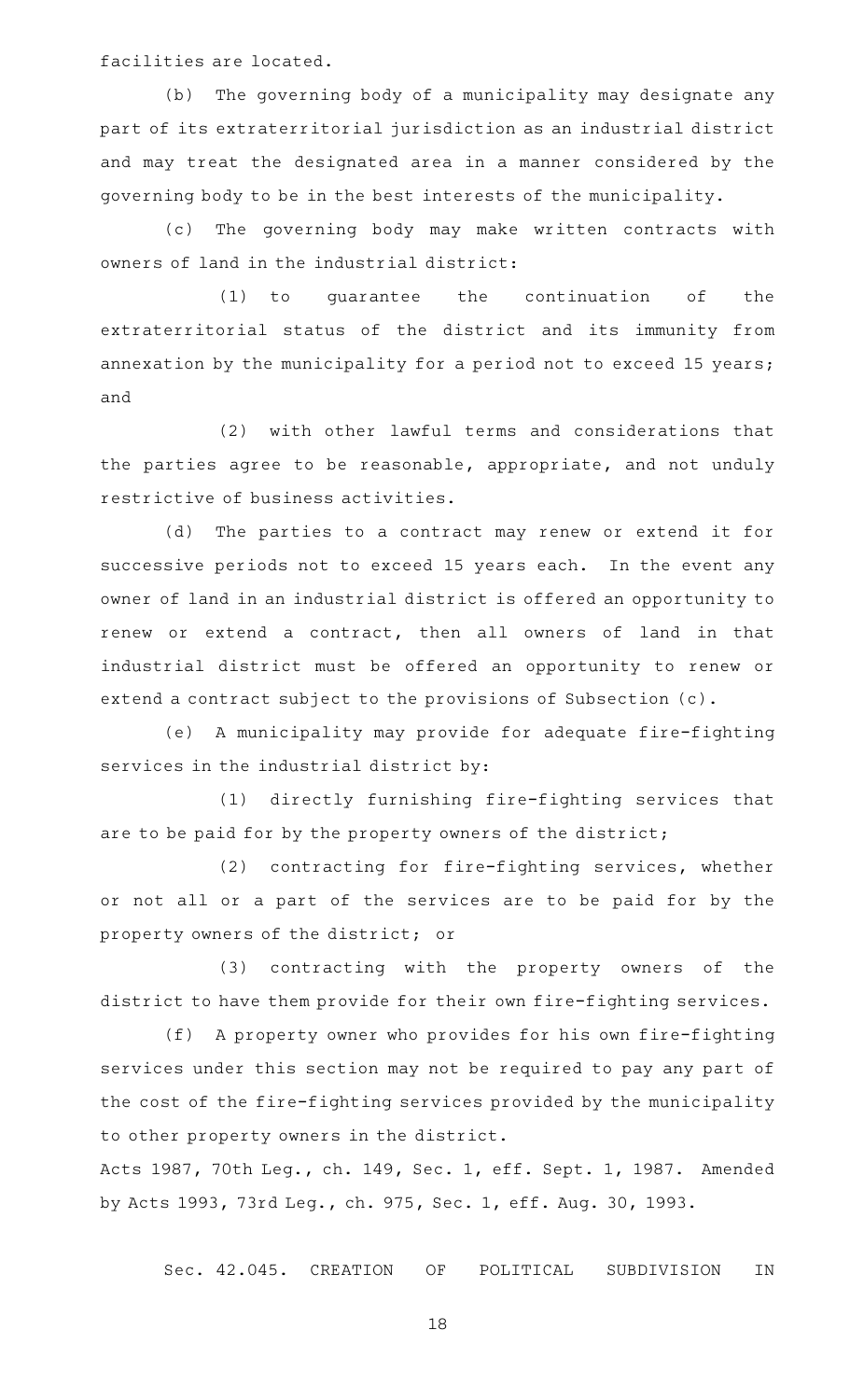INDUSTRIAL DISTRICT. (a) A political subdivision, one purpose of which is to provide services of a governmental or proprietary nature, may not be created in an industrial district designated under Section [42.044](http://www.statutes.legis.state.tx.us/GetStatute.aspx?Code=LG&Value=42.044) by a municipality unless the municipality gives its written consent by ordinance or resolution. The municipality shall give or deny consent within 60 days after the date the municipality receives a written request for consent. Failure to give or deny consent in the allotted period constitutes the municipality 's consent to the initiation of the creation proceedings.

(b) If the consent is obtained, the creation proceedings must be initiated within six months after the date of the consent and must be finally completed within 18 months after the date of the consent. Failure to comply with either time requirement terminates the consent for the proceedings.

Acts 1987, 70th Leg., ch. 149, Sec. 1, eff. Sept. 1, 1987.

Sec. 42.046. DESIGNATION OF A PLANNED UNIT DEVELOPMENT DISTRICT IN EXTRATERRITORIAL JURISDICTION. (a) The governing body of a municipality that has disannexed territory previously annexed for limited purposes may designate an area within its extraterritorial jurisdiction as a planned unit development district by written agreement with the owner of the land under Subsection (b). The agreement shall be recorded in the deed records of the county or counties in which the land is located. A planned unit development district designated under this section shall contain no less than 250 acres. If there are more than four owners of land to be designated as a single planned unit development, each owner shall appoint a single person to negotiate with the municipality and authorize that person to bind each owner for purposes of this section.

(b) An agreement governing the creation, development, and existence of a planned unit development district established under this section shall be between the governing body of the municipality and the owner of the land subject to the agreement. The agreement shall not be effective until signed by both parties and by any other person with an interest in the land, as that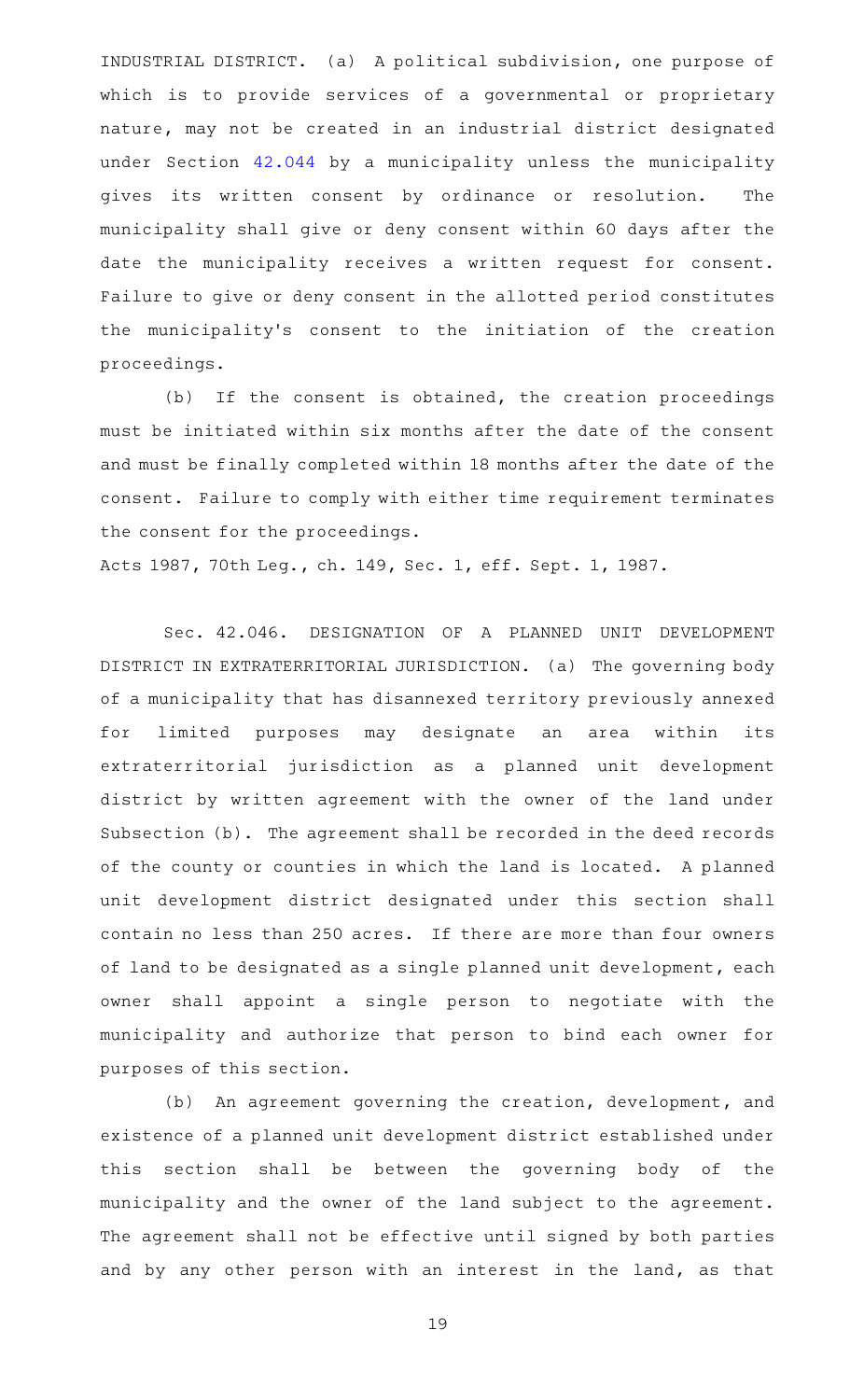interest is evidenced by an instrument recorded in the deed records of the county or counties in which the land is located. The parties may agree:

 $(1)$  to guarantee continuation of the extraterritorial status of the planned unit development district and its immunity from annexation by the municipality for a period not to exceed 15 years after the effective date of the agreement;

(2) to authorize certain land uses and development within the planned unit development;

(3) to authorize enforcement by the municipality of certain municipal land use and development regulations within the planned unit development district, in the same manner such regulations are enforced within the municipality 's boundaries, as may be agreed by the landowner and the municipality;

 $(4)$  to vary any watershed protection regulations;

(5) to authorize or restrict the creation of political subdivisions within the planned unit development district; and

(6) to such other terms and considerations the parties consider appropriate.

(c) The agreement between the governing body of the municipality and the owner of the land within the planned unit development district shall be binding upon all subsequent governing bodies of the municipality and subsequent owners of the land within the planned unit development district for the term of the agreement.

(d) An agreement or a decision made under this section and an action taken under the agreement by the parties to the agreement are not subject to an approval or an appeal brought under Section [26.177](http://www.statutes.legis.state.tx.us/GetStatute.aspx?Code=WA&Value=26.177), Water Code.

Added by Acts 1989, 71st Leg., ch. 822, Sec. 5, eff. Sept. 1, 1989. Amended by Acts 1991, 72nd Leg., ch. 891, Sec. 1, eff. June 8, 1991.

Sec. 42.047. CREATION OF A POLITICAL SUBDIVISION IN AN AREA PROPOSED FOR A PLANNED UNIT DEVELOPMENT DISTRICT. If the governing body of a municipality that has disannexed territory previously annexed for limited purposes refuses to designate a planned unit development district under Section [42.046](http://www.statutes.legis.state.tx.us/GetStatute.aspx?Code=LG&Value=42.046) no later than 180 days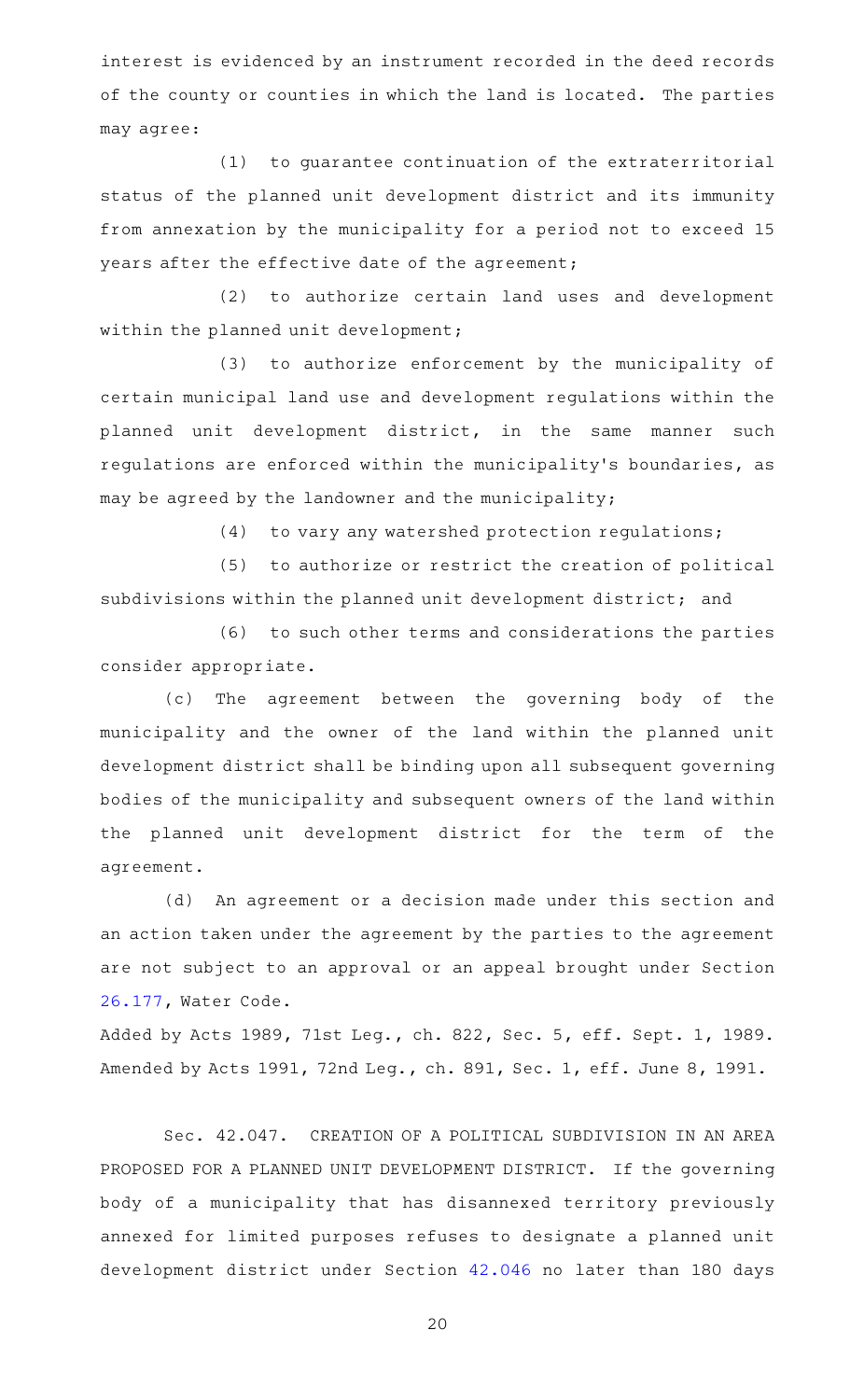after the date a request for the designation is filed with the municipality by the owner of the land to be included in the planned unit development district, the municipality shall be considered to have given the consent required by Section [42.041](http://www.statutes.legis.state.tx.us/GetStatute.aspx?Code=LG&Value=42.041) to the incorporation of a proposed municipality including within its boundaries all or some of such land. If consent to incorporation is granted by this subsection, the consenting municipality waives all rights to challenge the proposed incorporation in any court. Added by Acts 1989, 71st Leg., ch. 822, Sec. 5, eff. Sept. 1, 1989.

Sec. 42.049. AUTHORITY OF WELLS BRANCH MUNICIPAL UTILITY DISTRICT. (a) Wells Branch Municipal Utility district is authorized to contract with a municipality:

(1) to provide for payments to be made to the municipality for purposes that the governing body of the district determines will further regional cooperation between the district and the municipality; and

(2) to provide other lawful terms and considerations that the district and the municipality agree are reasonable and appropriate.

(b) A contract entered into under this section may be for a term that is mutually agreeable to the parties. The parties to such a contract may renew or extend the contract.

(c)AAA municipality may contract with the district to accomplish the purposes set forth in Subsection (a) of this section. In a contract entered into under this section, a municipality may agree that the district will remain in existence and be exempt from annexation by the municipality for the term of the contract.

(d) A contract entered into under this section will be binding on all subsequent governing bodies of the district and of the municipality for the term of the contract.

(e) The district may make annual appropriations from its operations and maintenance tax or other revenues lawfully available to the district to make payments to a municipality under a contract entered into under this section.

Added by Acts 1999, 76th Leg., ch. 926, Sec. 4, eff. June 18, 1999.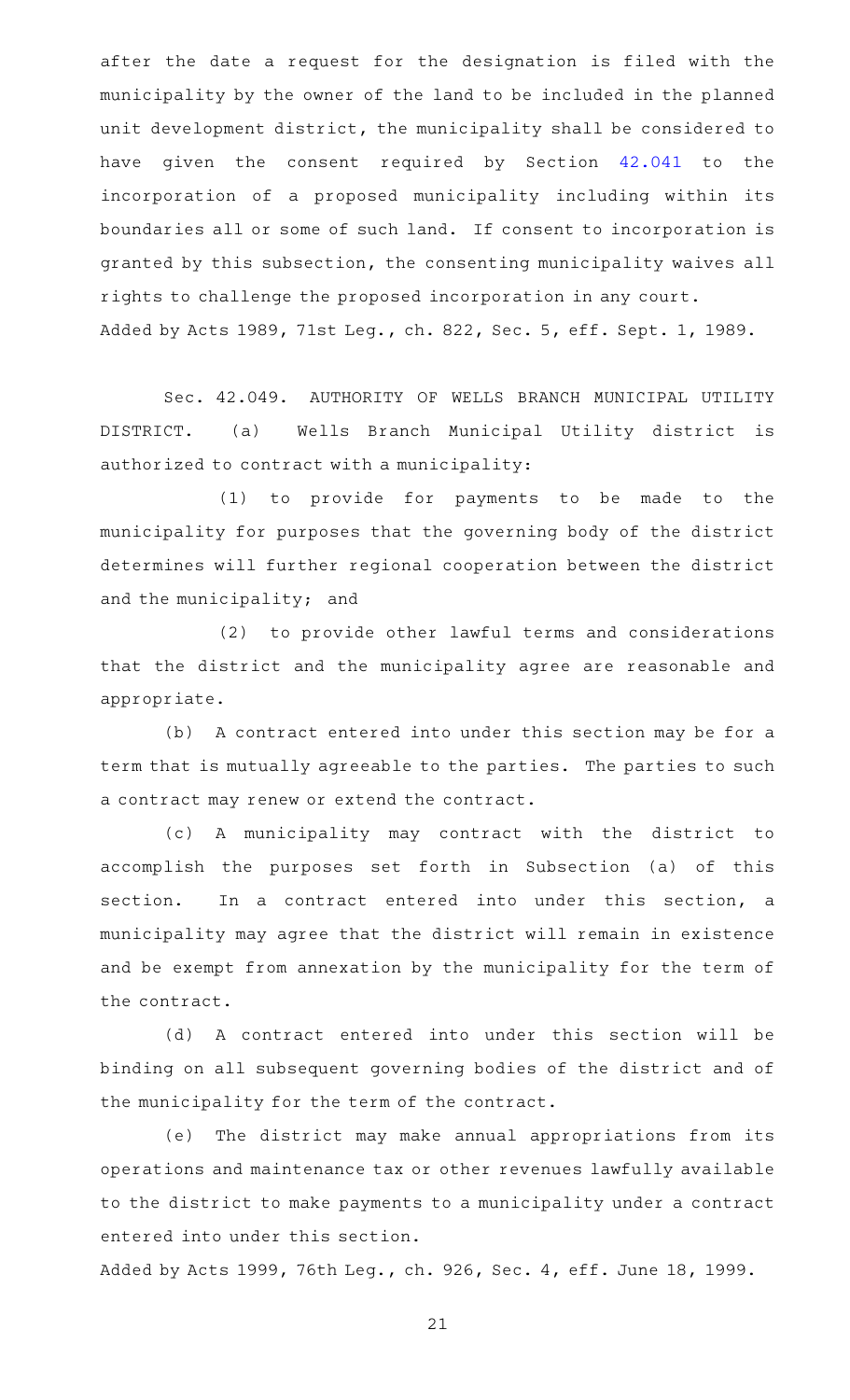# SUBCHAPTER Z. MISCELLANEOUS PROVISIONS

Sec. 42.901. APPORTIONMENT OF EXTRATERRITORIAL JURISDICTIONS THAT OVERLAPPED ON AUGUST 23, 1963. (a) If, on August 23, 1963, the extraterritorial jurisdiction of a municipality overlapped the extraterritorial jurisdiction of one or more other municipalities, the governing bodies of the affected municipalities may apportion the overlapped area by a written agreement approved by an ordinance or a resolution adopted by the governing bodies.

(b) A municipality having a claim of extraterritorial jurisdiction to the overlapping area may bring an action as plaintiff in the district court of the judicial district in which the largest municipality having a claim to the area is located. The plaintiff municipality must name as a defendant each municipality having a claim of extraterritorial jurisdiction to the area and must request the court to apportion the area among the affected municipalities. In apportioning the area, the court shall consider population densities, patterns of growth, transportation, topography, and land use in the municipalities and the overlapping area. The area must be apportioned among the municipalities:

(1) so that each municipality's part is contiguous to the extraterritorial jurisdiction of the municipality or, if the extraterritorial jurisdiction of the municipality is totally overlapped, is contiguous to the boundaries of the municipality;

(2) so that each municipality's part is in a substantially compact shape; and

 $(3)$  in the same ratio, to one decimal, that the respective populations of the municipalities bear to each other, but with each municipality receiving at least one-tenth of the area.

(c) An apportionment under this section must consider existing property lines. A tract of land or adjoining tracts of land that were under one ownership on August 23, 1963, and that do not exceed 160 acres may not be apportioned so as to be in the extraterritorial jurisdiction of more than one municipality unless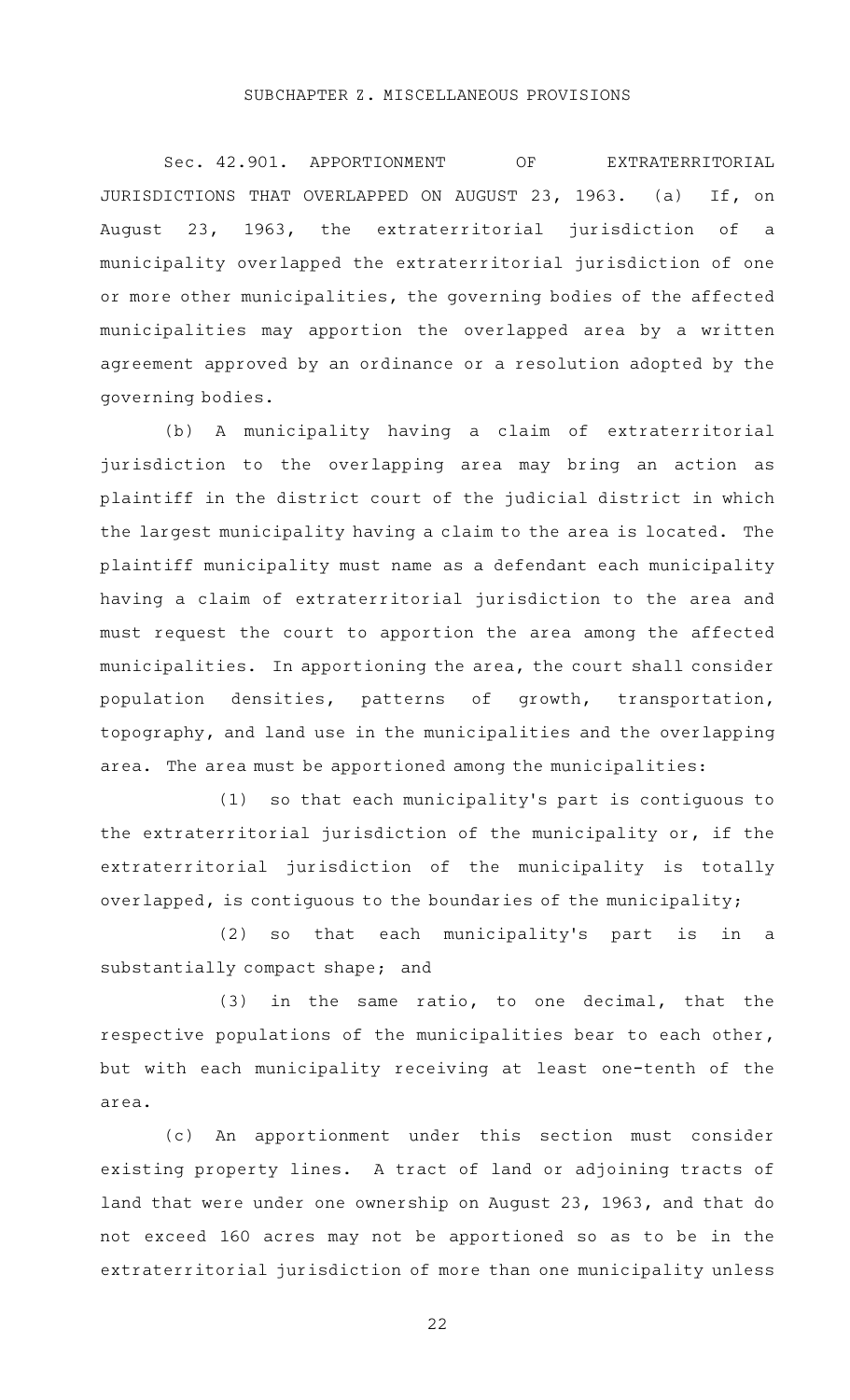the landowner gives written consent to that apportionment. Acts 1987, 70th Leg., ch. 149, Sec. 1, eff. Sept. 1, 1987.

Sec. 42.902. RESTRICTION AGAINST IMPOSING TAX IN EXTRATERRITORIAL JURISDICTION. The inclusion of an area in the extraterritorial jurisdiction of a municipality does not by itself authorize the municipality to impose a tax in the area. Acts 1987, 70th Leg., ch. 149, Sec. 1, eff. Sept. 1, 1987.

Sec. 42.9025. RESTRICTION ON IMPOSING FINE OR FEE IN CERTAIN AREAS IN EXTRATERRITORIAL JURISDICTION. (a) This section applies only to an area that is located in a municipality's extraterritorial jurisdiction and:

(1) that has been disannexed from the municipality under Subchapter [G,](http://www.statutes.legis.state.tx.us/GetStatute.aspx?Code=LG&Value=43.141) Chapter [43](http://www.statutes.legis.state.tx.us/GetStatute.aspx?Code=LG&Value=43); or

(2) for which the municipality has attempted and failed to obtain consent for annexation under Subchapter C-4 or C-5, Chapter [43](http://www.statutes.legis.state.tx.us/GetStatute.aspx?Code=LG&Value=43).

(b) Notwithstanding any other law, a municipality may not impose under a municipal ordinance a fine or fee on a person on the basis of:

 $(1)$  an activity that occurs wholly in an area described by Subsection (a); or

(2) the management or ownership of property located wholly in an area described by Subsection (a).

(c) This section does not limit a municipality, including a municipally owned retail water, wastewater, or drainage utility, from imposing in an area described by Subsection (a) a fine or fee, including through the adoption and enforcement of rates, for water, sewer, drainage, or other related utility services.

(d) This section does not apply to development or redevelopment in an area in which an election was held under Section [43.0117.](http://www.statutes.legis.state.tx.us/GetStatute.aspx?Code=LG&Value=43.0117)

Added by Acts 2021, 87th Leg., R.S., Ch. 386 (S.B. [1168](http://www.legis.state.tx.us/tlodocs/87R/billtext/html/SB01168F.HTM)), Sec. 1, eff. June 7, 2021.

Sec. 42.903. EXTRATERRITORIAL JURISDICTION OF CERTAIN TYPE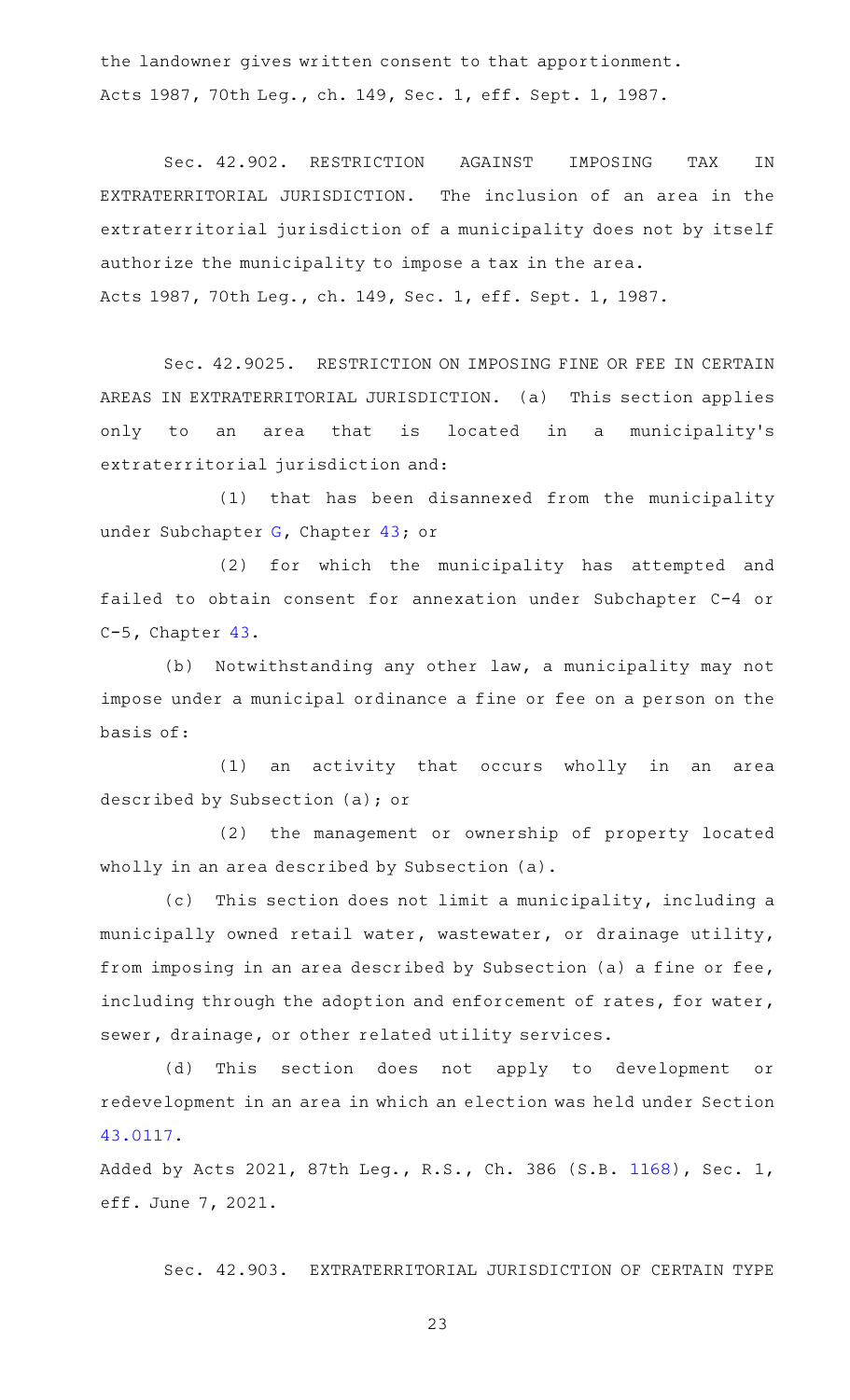B OR C GENERAL-LAW MUNICIPALITIES. (a) This section applies only to a Type B or C general-law municipality:

 $(1)$  that has more than 200 inhabitants;

 $(2)$  that is wholly surrounded, at the time of incorporation, by the extraterritorial jurisdiction of another municipality; and

(3) part of which was located, at any time before incorporation, in an area annexed for limited purposes by another municipality.

(b) The governing body of the municipality by resolution or ordinance may adopt an extraterritorial jurisdiction for all or part of the unincorporated area contiguous to the corporate boundaries of the municipality and located within one mile of those boundaries. The authority granted by this section is subject to the limitation provided by Section [26.178](http://www.statutes.legis.state.tx.us/GetStatute.aspx?Code=WA&Value=26.178), Water Code.

(c) Within 90 days after the date the municipality adopts the resolution or ordinance, an owner of real property in the extraterritorial jurisdiction may petition the municipality to release the owner 's property from the extraterritorial jurisdiction. On the presentation of the petition, the property:

(1) is automatically released from the extraterritorial jurisdiction of the municipality and becomes part of the extraterritorial jurisdiction or limited purpose area of the municipality whose jurisdiction surrounded, on May 31, 1989, the municipality from whose jurisdiction the property is released; and

(2) becomes subject to any existing zoning or other land use approval provisions that applied to the property before the property was included in the municipality 's extraterritorial jurisdiction under Subsection (b).

(d) The municipality may exercise in its extraterritorial jurisdiction the powers granted under state law to other municipalities in their extraterritorial jurisdiction, including the power to ensure its water supply and to carry out other public purposes.

(e) To the extent of any conflict, this section controls over other laws relating to the creation of extraterritorial jurisdiction.